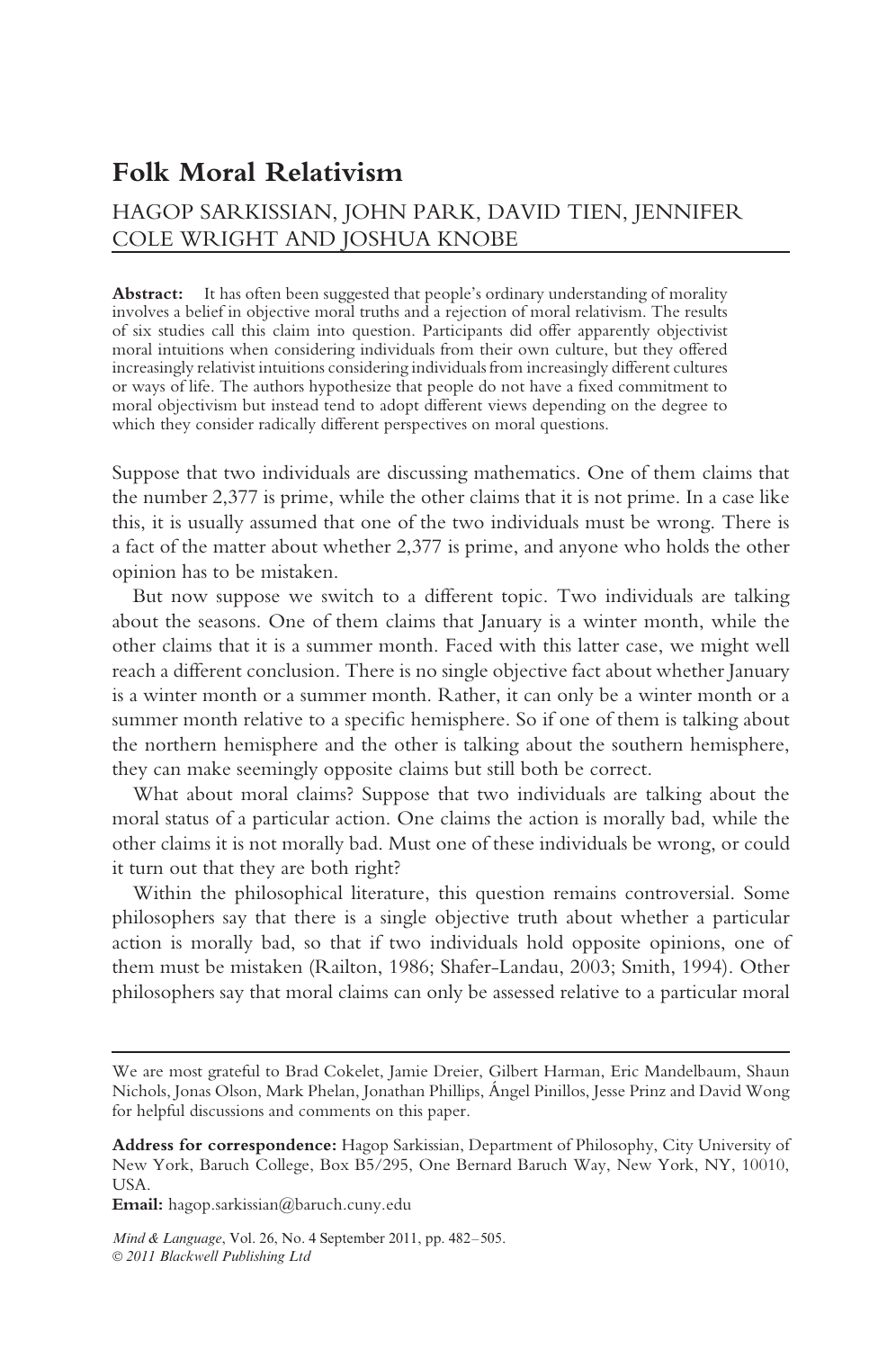framework or set of values, so that different moral claims could be right when asserted by different individuals (Dreier, 1990; Harman, 1975; Pinillos, 2010; Prinz, 2007; Wong, 1984, 2006). The debate between these two views has persisted at least since the ancient Greeks and shows no sign of letting up.

Our aim here is to explore what ordinary people think about this age-old philosophical question. Do people believe in objective moral truth, or do they accept some form of moral relativism?<sup>1</sup>

## **1. Prior Work**

Regardless of the position being defended, the usual assumption within the philosophical literature is that people subscribe to some form of moral objectivism. For example, Michael Smith writes that ordinary folk:

*...* seem to think moral questions have correct answers; that the correct answers are made correct by objective moral facts; that moral facts are wholly determined by circumstances and that, by engaging in moral conversation and argument, we can discover what these objective moral facts determined by the circumstances are (Smith, 1994, p. 6).

This claim that ordinary folk are moral objectivists enjoys a surprising degree of consensus in moral philosophy, and can be found in the works of a diverse range of moral philosophers with disparate theoretical commitments (e.g. Blackburn, 1984; Brink, 1989; Mackie, 1977; Shafer-Landau, 2003). Of course, philosophers hold very different views about how the study of folk intuitions can contribute to moral philosophy (Appiah, 2008; Kagan, 2009; Kauppinen, 2007; Knobe and Nichols, 2008; Ludwig, 2007), and even about whether folk intuitions have any relevance at all (Singer, 1974; 2005). Yet in spite of these important differences, the claim that the folk believe in some form of moral objectivism is widespread in moral philosophy.

Now, this claim of folk moral objectivism is, on the face of it, an empirical claim—one that is amenable to systematic investigation. Researchers have for some time been exploring this very question, and the traditional philosophical view has enjoyed considerable empirical support. Results of many studies have thus far suggested that people reject relativism about morality, and believe instead in some type of absolute moral truth.

 $<sup>1</sup>$  Note on terminology: The word 'relativism' is used in different ways in different disciplines.</sup> In moral philosophy, it is used broadly to describe any view according to which moral claims can only be assessed relative to a particular culture or system of values (e.g. Harman, 1975; Wong, 1996, 2006), whereas in formal semantics, it is used to pick out one very specific way of understanding this relativity (e.g. Lasersohn, 2009; MacFarlane, 2007; Stephenson, 2007). We will be using the term in the broader, non-technical sense in which it appears within moral philosophy and will not be exploring the more specific questions that arise within formal semantics.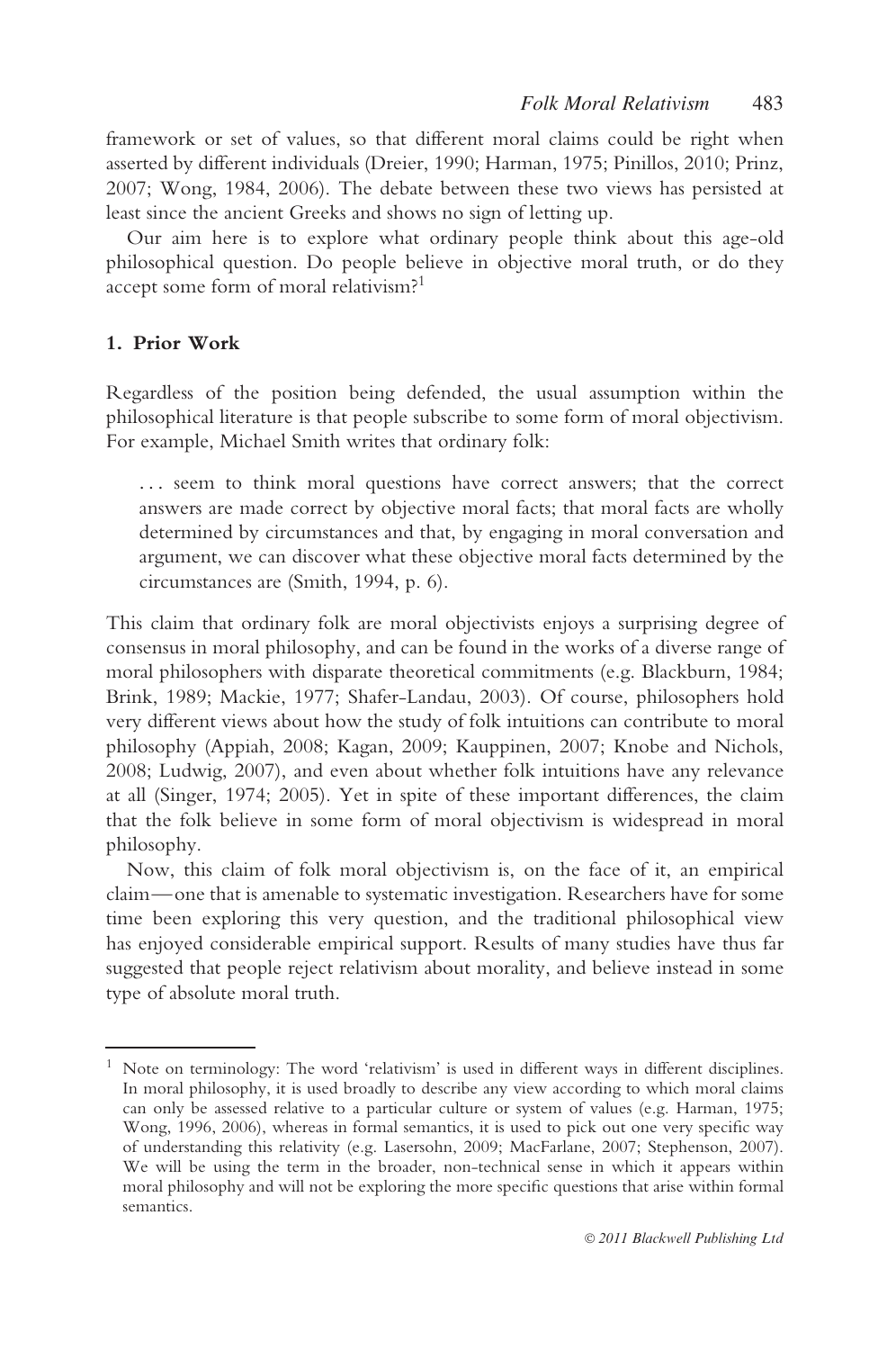For example, in a pioneering study, Nichols (2004) presented participants with a story about two individuals—John and Fred—who appeared to hold different moral views. John says, 'It's okay to hit people just because you feel like it', and Fred says, 'No, it is not okay to hit people just because you feel like it.' Participants were then asked to choose which of the following options best represented their own views:

- 1. It is okay to hit or shove people just because you feel like it, so John is right and Fred is wrong.
- 2. It is not okay to hit or shove people just because you feel like it, so Fred is right and John is wrong.
- 3. There is no fact of the matter about unqualified claims like 'It's okay to hit or shove people just because you feel like it.' Different cultures believe different things, and it is not absolutely true or false that it's okay to hit people just because you feel like it.

Approximately 78% of participants chose either the first or second option. In other words, the majority of participants seemed to reject the idea that, e.g., hitting or shoving might be both good and bad—good relative to one person yet bad relative to another. On the contrary, they appeared to suggest that there was some definite fact of the matter as to whether hitting or shoving was morally good or bad, and that anyone who held the opposite opinion must be mistaken.

In a subsequent study, Goodwin and Darley (2008) provided participants with a large number of statements purporting to make claims about how things are in factual matters ('the earth is not at the center of the known universe'), moral matters ('consciously discriminating against someone on the basis of race is morally wrong'), conventional matters ('talking loudly and constantly to the person next to you during a lecture is a permissible action'), and matters of taste ('classical music is better than rock music'). After being asked whether they agreed with these statements, participants were told that none of the statements had, in fact, elicited full agreement; whatever judgment they happened to hold, there was some fellow participant holding the opposite view. Once again, participants were asked how they would interpret such disagreements. This time, the options were:

- 1. The other person is surely mistaken.
- 2. It is possible that neither you nor the other person is mistaken.
- 3. It could be that you are mistaken, and the other person is correct.
- 4. Other.

In the moral cases, 70% of participants answered that the other individual had to be incorrect in her moral judgments (option 1). For Goodwin and Darley, this suggests that people are highly objectivist about many canonical moral transgressions—indeed, only somewhat less objectivist than they are about factual questions (such as whether the earth is at the center of the known universe).

Importantly, this same result has been found across different age groups. Wainryb and colleagues (2004) presented children aged 5, 7, and 9 with cases of disagreement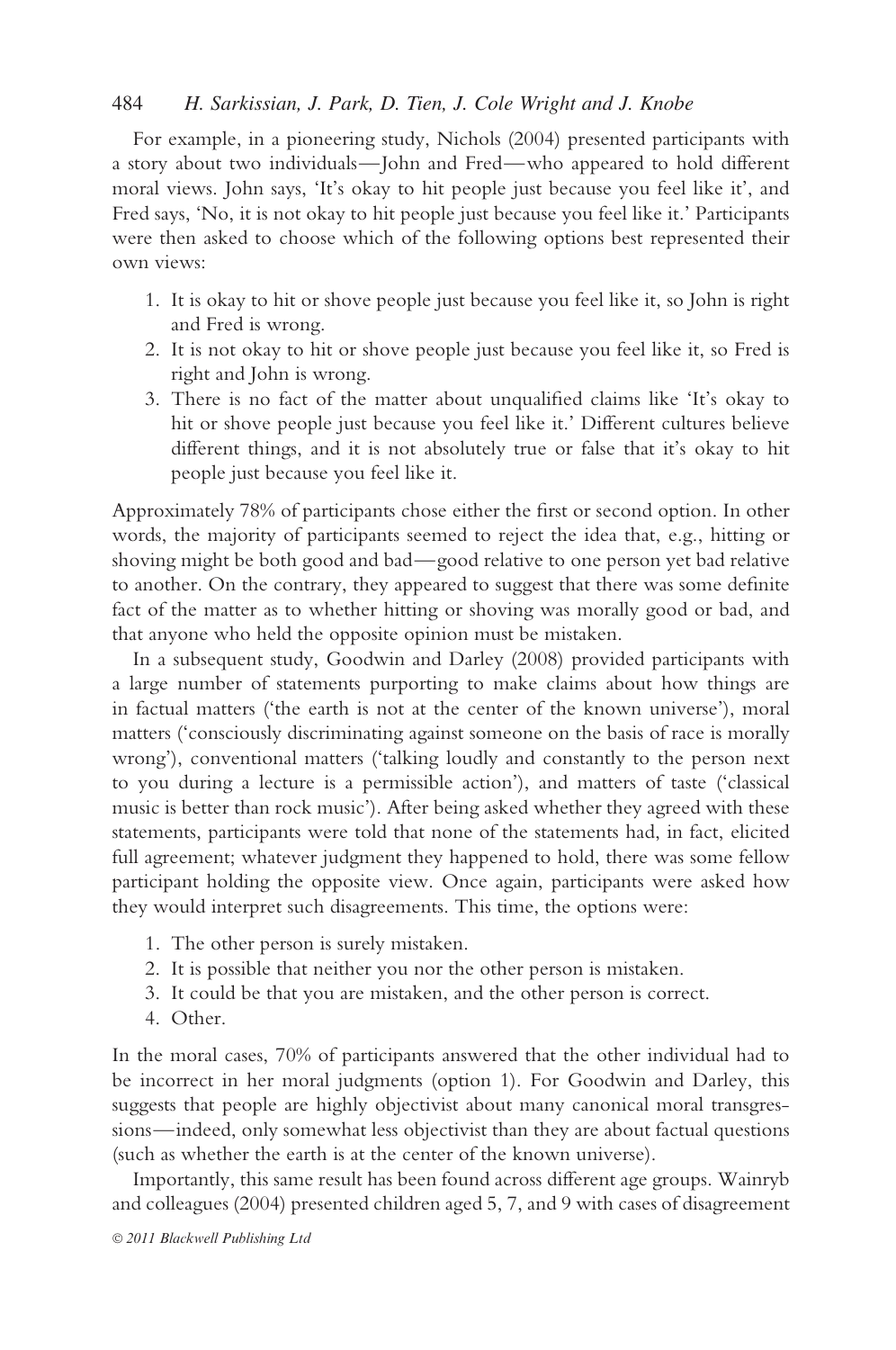in a number of domains, including the moral domain. For example, subjects were told that Sarah believes it's okay to hit and kick other children, whereas Sophie believes it is not okay to hit and kick other children. They were then asked whether both Sarah and Sophie could be correct and, if not, which of the two was correct and why. The results strongly supported the view that people are objectivists about morality: 100% of the 5 and 7 year olds and 94% of the 9 year olds thought that, in cases of such disagreement, only one of the individuals could be correct. In fact, children were as objectivist about moral disagreements as they were about purely factual disagreements (e.g. disagreement about whether pencils fall down or shoot up when you drop them).

Across all these studies, the same method has revealed the same result, time and again. It seems that ordinary, pre-philosophical folk reject the notion that moral disagreements can admit of many different answers, each of them correct relative to the person who is making the judgment. Rather, the folk appear to believe that when individuals hold opposite opinions about a moral question, only one of those individuals can be correct.

#### **2. A New Hypothesis**

In our view, however, the appearances here are deceiving. It is true that existing studies have consistently elicited apparently objectivist responses. However, we will argue that this pattern only arises because of a particular feature of the existing experimental procedures. When the studies are conducted in a slightly different way, a more complex pattern of responses begins to emerge.

To get a better sense of the issue here, consider people's ordinary way of talking about the seasons. Many people understand that at a time of year it can only be said to be a particular season relative to a given hemisphere. So they understand that if individuals from different hemispheres make seemingly opposite claims about the seasons, there is no reason to conclude that one of these individuals has to be wrong. It is always possible that both of them are saying something perfectly true.

Now suppose we decided to study people's attitudes toward the seasons using a fairly straightforward experimental design. Participants would be told that one individual says 'January is a winter month' while another says 'January is not a winter month'. How might participants respond in a case like that? Would they say that one of these individuals had to be wrong, or would they say that both could actually be right?

Well, it depends. Do the participants assume that the two individuals are in different hemispheres, or do they assume that they are both in the same hemisphere? As long as experimental materials are designed in such a way that participants tend to think, e.g., that both individuals are living in the United States, they will presumably conclude that one of the individuals has to be wrong. Yet such a response would not show that people are objectivists about the seasons—that they think there is some objective truth about what season it is at any given time,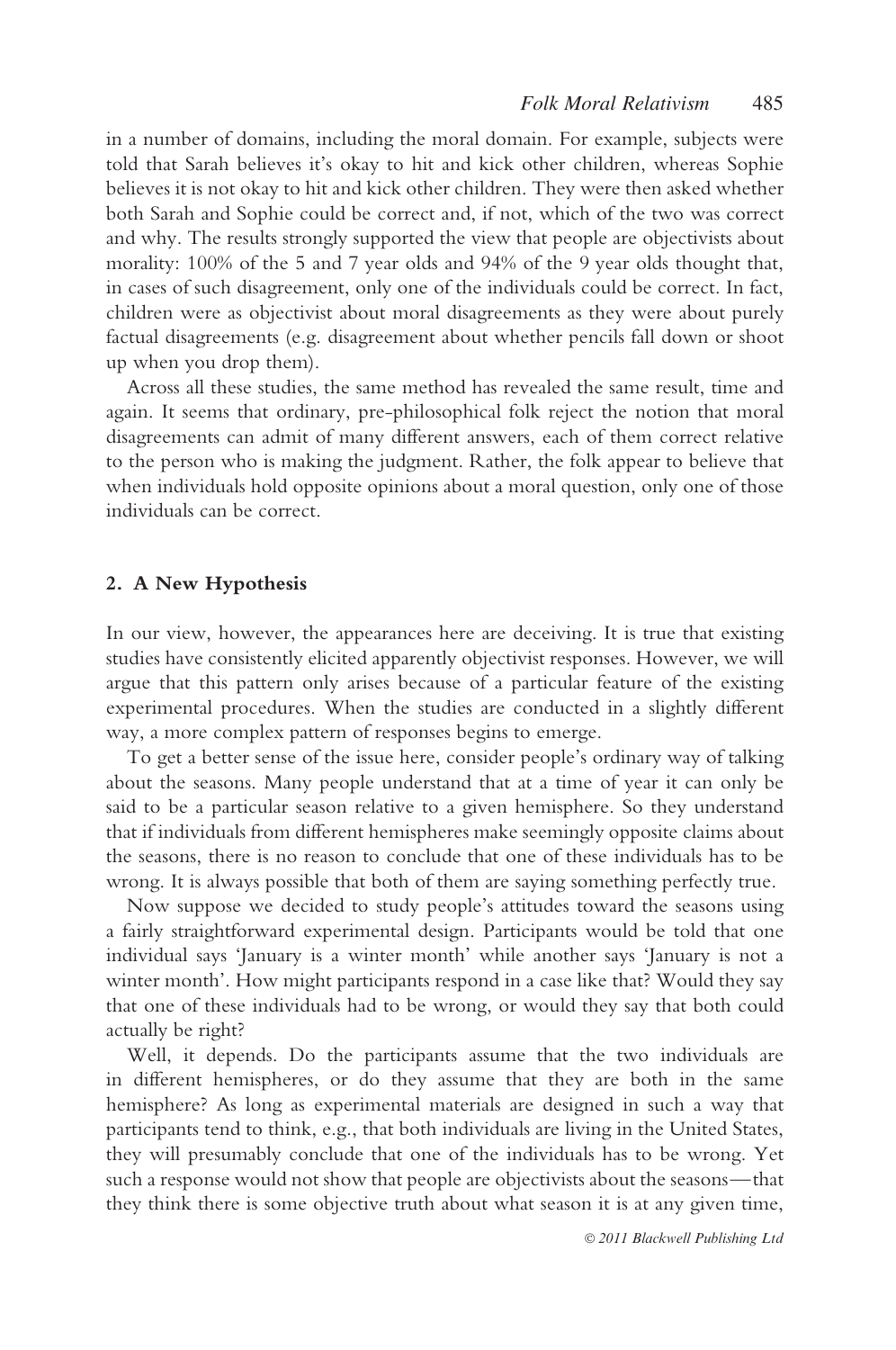full stop. Rather, the lesson to draw here is that people's deeper understanding of the relativity about the seasons will only come out clearly if they are encouraged to take a broader view and consider a number of possible perspectives—for example, if they are asked about a case involving both Americans and Australians.

Or consider a more extreme example. Suppose we asked people about the claim that there are twenty-four hours in a day. Faced with a case like this, people might initially think, 'That claim is objectively true, and anyone who holds the opposite opinion must surely be mistaken.' But now suppose we tried to broaden their perspective. Suppose we encouraged them to think about other planets, emphasizing that different planets take different amounts of time to rotate around their axes, with some taking less than twenty-four hours and some taking more. People might then begin to have a different intuition. They might begin to think, 'I guess there just happen to be twenty-four hours in a day on this particular planet, but if there are individuals on other planets, they might be perfectly right to say that the number of hours in a day was higher or lower.'

We want to suggest that a similar effect arises in the domain of morality. People do sometimes display what appear to be objectivist intuitions about morality, but it would be a mistake just to conclude straight away that people are moral objectivists. The more accurate thing to say is that people's intuitions depend on the precise way in which they are thinking of the question. As long as they are thinking only about individuals who are fairly similar to themselves—say, individuals from their own cultural groups—their intuitions might look more or less objectivist. But we will argue that people's intuitions do not always have this objectivist character. On the contrary, people's intuitions undergo a systematic shift as they begin considering different sorts of individuals. So as they come to think more and more seriously about individuals who are deeply dissimilar—individuals with radically different cultures, values, or ways of life—their intuitions move steadily toward a kind of relativism. They gradually come to feel that even if two individuals have opposite opinions on some moral question, it could still turn out that neither one would have to be wrong.

#### *Study 1*

As an initial test of this hypothesis, we conducted a study in which participants randomly received either a straightforward case like those used in earlier studies, or a case that specifically encouraged them to consider different cultures and ways of life.

All participants read vignettes that described an agent performing a behavior and other individuals judging that behavior. The difference between conditions lay only in the description of the individuals judging the behavior. Some participants were told that the individuals were Americans much like themselves; others were told that one of the individuals was from a very different sort of society with a radically different form of life. (Instead of simply stating that the individual was from a different society, the stimulus materials were designed to present this other society in as vivid and compelling a way as possible.) The hypothesis was that as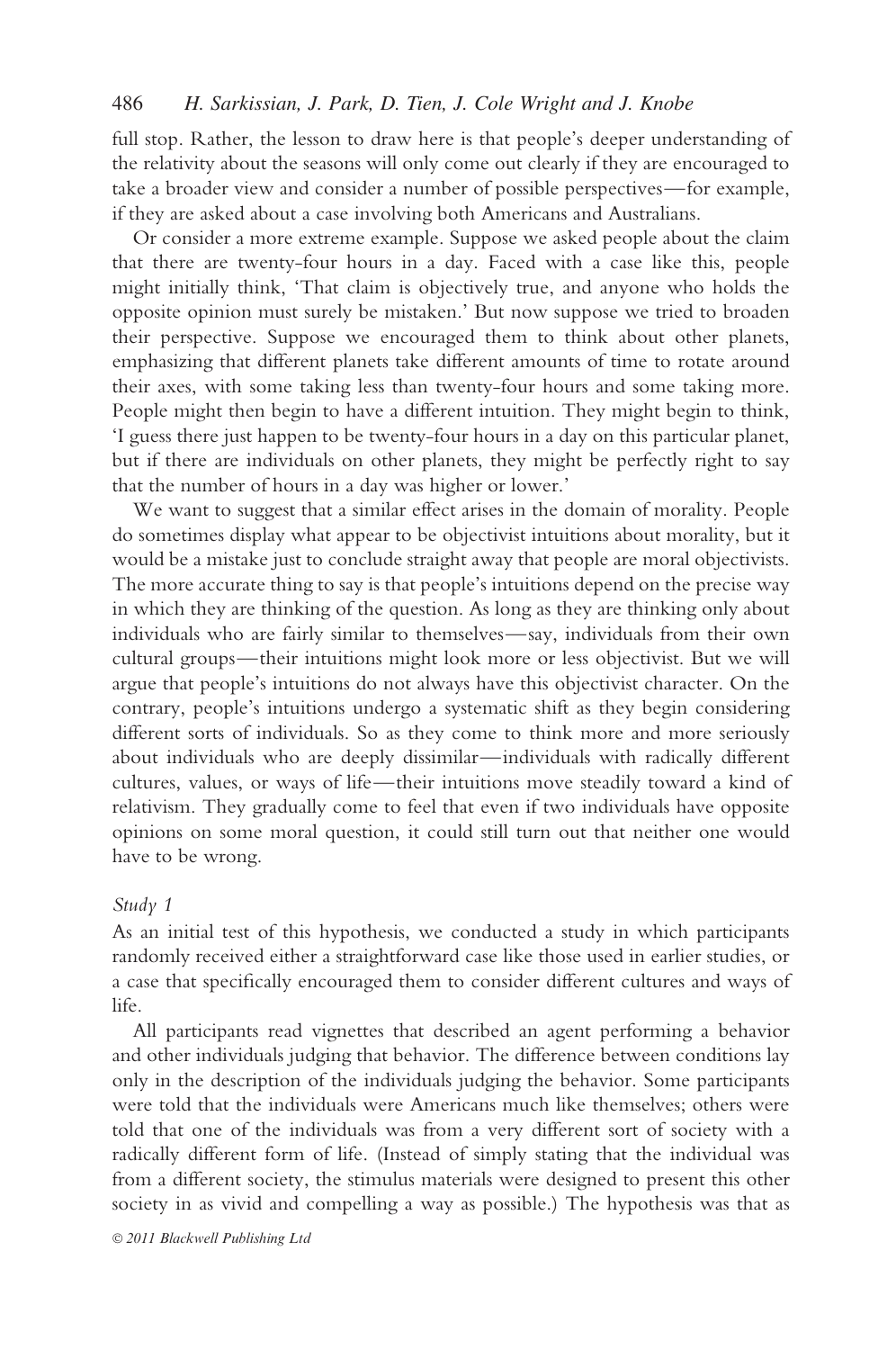people were encouraged to think about ever more distant forms of life, they would come to have ever more relativist intuitions.

## **Methods**

## **Participants**

223 students (112 females) taking introductory philosophy courses at Baruch College voluntarily completed a questionnaire after class.

## **Materials and Procedure**

Each subject was randomly assigned to one of three conditions: *same-culture*, *other-culture* or *extraterrestrial*.

Participants in the same-culture condition were asked to imagine a person named Sam. They were told that Sam was a fairly ordinary student at their own college who enjoyed watching college football and hanging out with friends. They were then asked to consider Sam's opinions about two moral transgressions. For one of these transgressions, they were given the sentence:

Horace finds his youngest child extremely unattractive and therefore kills him.

They were told to imagine that one of their classmates thinks that this act is morally wrong but that Sam thinks that the act is morally permissible. The instructions then were:

Given that these individuals have different judgments about this case, we would like to know whether you think at least one of them must be wrong, or whether you think both of them could actually be correct. In other words, to what extent would you agree or disagree with the following statement concerning such a case

*Since your classmate and Sam have different judgments about this case, at least one of them must be wrong.*

Responses to this question were recorded on a scale of agreement from 1 to 7. To test the generality of the effect, we also included a second transgression:

Dylan buys an expensive new knife and tests its sharpness by randomly stabbing a passerby on the street.

Instructions for this second transgression were exactly the same as for the first. (We did not predict any significant differences between the two transgressions.)

Participants in the other-culture condition were asked to imagine an isolated tribe of people called the Mamilons. They were told that this tribe lives in the Amazon rainforests and has preserved a traditional warrior culture, with quite different values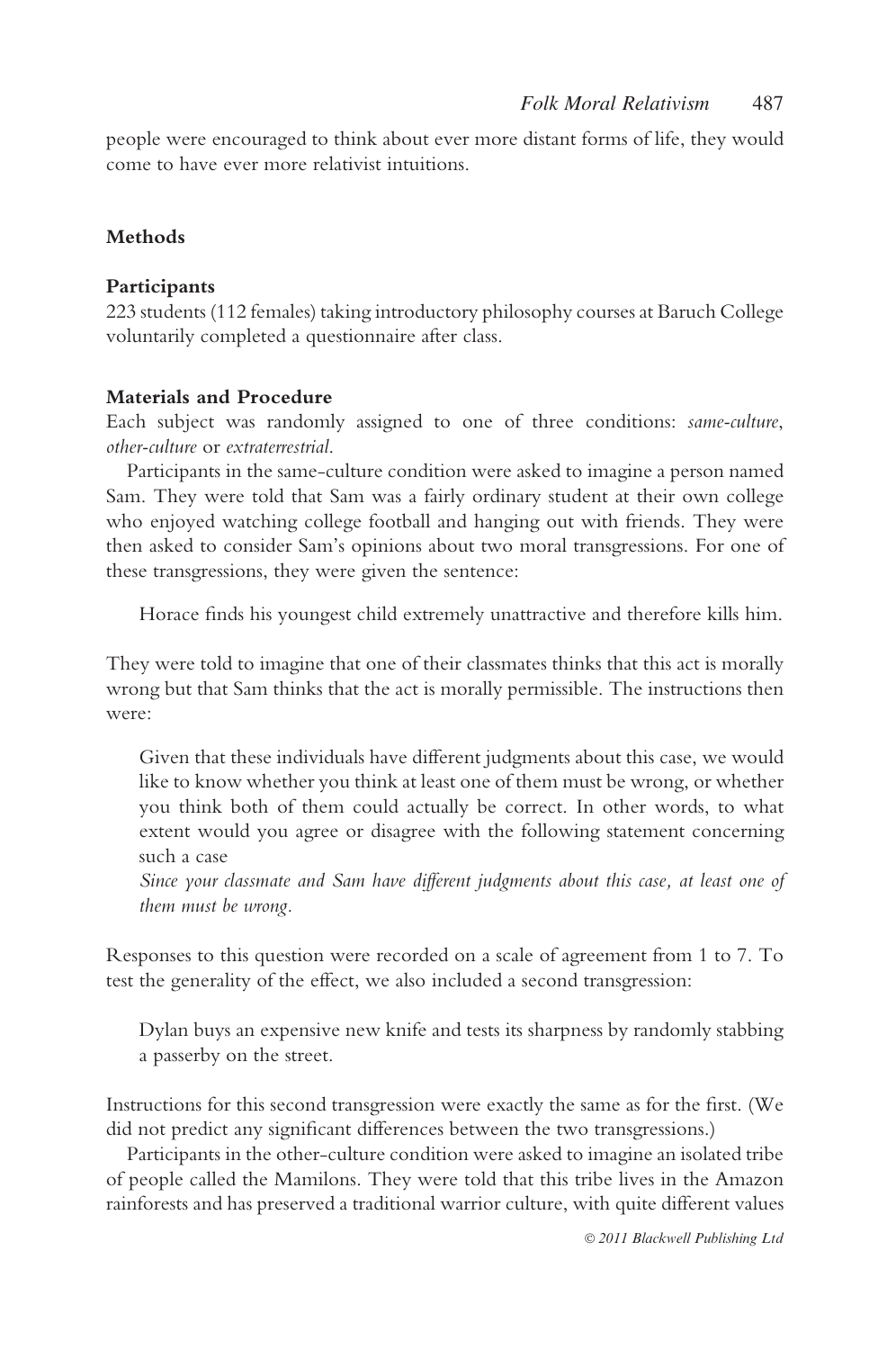from those of the people in the surrounding society. Participants in this condition then received exactly the same two questions as those received by participants in the same-culture condition, except that they were asked to imagine that the individual regarding the transgressions as morally permissible was a Mamilon.

Finally, participants in the extraterrestrial condition were asked to imagine a race of extraterrestrial beings called Pentars. They were told that the Pentars have a very different sort of psychology from human beings, that they are not at all interested in friendship or love and that their main goal is simply to increase the total number of equilateral pentagons in the universe. These participants then received the two questions, this time with a Pentar as the individual who regards the transgressions as permissible.

## **Results**

The data were analyzed using a mixed-model ANOVA, with condition as a between-participants factor and transgression as a within-subject factor. There was no main effect of transgression and no interaction effect. However, there was a significant main effect of condition,  $F(2, 218) = 20.7$ ,  $p < .001$ ,  $\eta^2 = .16$ *.* 

Ratings for the two transgressions were highly correlated  $(r = .82, p < .001)$ and could therefore be averaged to form a scale. The mean for each condition is displayed in Figure 1.

Participants in the *same-culture* condition tended to agree that at least one person had to be wrong  $(M = 5.4, SD = 2.15)$ , those in the *other-culture* condition were approximately at the midpoint (*M* = 4*.*4*,* SD = 2*.*05), and those in the *extraterrestrial*



**Figure 1** *Mean agreement with the claim that 'At least one must be wrong' by condition. Error bars show SE mean*

© *2011 Blackwell Publishing Ltd*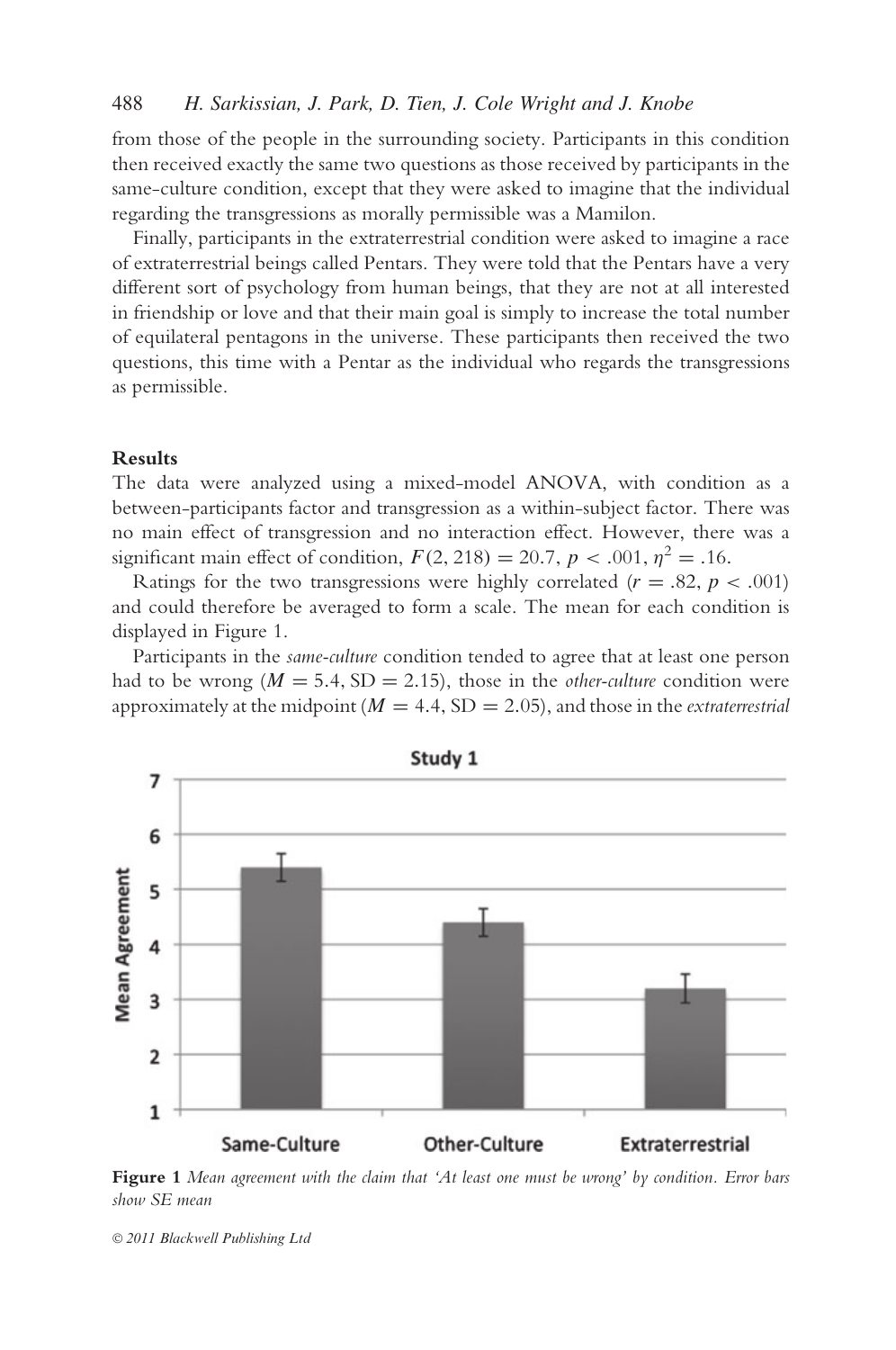condition tended to say that both could actually be right  $(M = 3.2, SD = 2.28)$ . Post-hoc Tukey's tests showed significant differences both between responses in the other-culture condition and the same-culture condition ( $p < .05$ ) and between responses in the extraterrestrial condition and the other-culture condition ( $p < .01$ ).

#### **Discussion**

The results of this first experiment allow us to locate the results from earlier studies in a broader framework. Those earlier studies demonstrated that when two individuals hold opposite moral views, people think that at least one of those individuals has to be wrong. The present study replicates that basic finding, but also shows that it only arises under certain quite specific conditions—namely, when the individuals are from the same culture. As the individuals under discussion become ever more dissimilar, people become less and less inclined to agree with the claim that one of them has to be wrong, so that when the two individuals become dissimilar enough, people were far more willing to say that both of them can be right.

Overall, then, the responses we find in the same-culture condition do not appear to reflect any kind of general, across-the-board commitment to moral objectivism. On the contrary, it seems that people's intuitions are highly sensitive to the nature of the question posed. The more people are encouraged to consider radically different cultures and ways of life, the more they are drawn to more relativist responses.

But, of course, it would be a big mistake to draw any far-reaching conclusions from just this one experiment. The only way to get a proper understanding of what these results mean is to conduct follow-up studies designed to examine specific hypotheses about the nature of the effect observed here.

#### *Study 2*

To begin with, the participants in Study 1 were all American undergraduates. It might therefore be supposed that these initial results are not revealing anything important about the nature of moral cognition per se but are simply showing us something about the idiosyncrasies of contemporary American culture. (For example, American students might think it would be politically incorrect to pass judgments on individuals from other cultures and declare their moral judgments to be wrong.) To address this worry, we conducted a follow-up experiment with a population of subjects from a different culture, one that focuses less on individuals and more on group level, communal norms.

## **Methods**

#### **Participants**

151 students (71 females) taking introductory philosophy courses at National University of Singapore voluntarily completed a questionnaire at the start of class.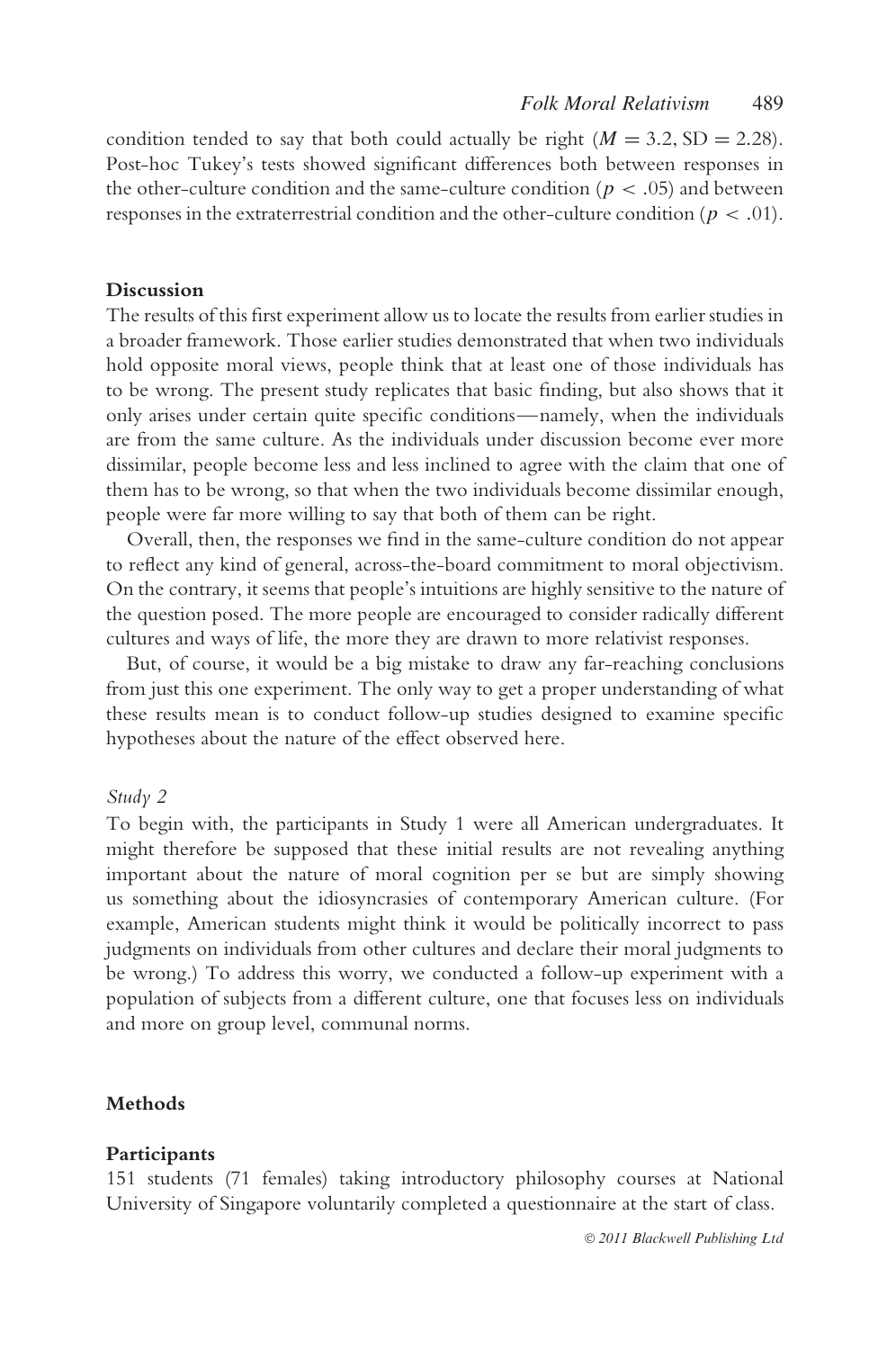

**Figure 2** *Mean agreement with the claim that 'At least one must be wrong' by condition. Error bars show SE mean*

## **Materials and Procedure**

The materials and procedure were the same as used in Study 1.

## **Results**

A mixed-model ANOVA was run, with culture of the subject as a between-subjects factor and transgression as a within-subject factor. There was a significant main effect of condition,  $F(2, 146) = 3.1$ ,  $p = .05$ ,  $\eta^2 = .04$ . There was no significant difference between transgressions and no significant interaction effect. The means per condition are reported in Figure 2.

## **Discussion**

The pattern of responses in this Singaporean sample mirrored the pattern of results found with Americans. Here again, the more participants were encouraged to think about individuals with very different cultures or ways of life, the more they were inclined to endorse relativist claims.

Of course, the fact that this same pattern emerged in two different cultures should not be taken as proof that the pattern is some sort of cross-cultural universal. It is possible, and indeed quite likely, that different cultures have quite different intuitions about the objectivity of moral claims. Still, the present results do provide strong reason to suspect that the pattern obtained here is not simply a reflection of some idiosyncratic feature of contemporary American culture. It appears that we actually are getting at something of importance about moral cognition.

© *2011 Blackwell Publishing Ltd*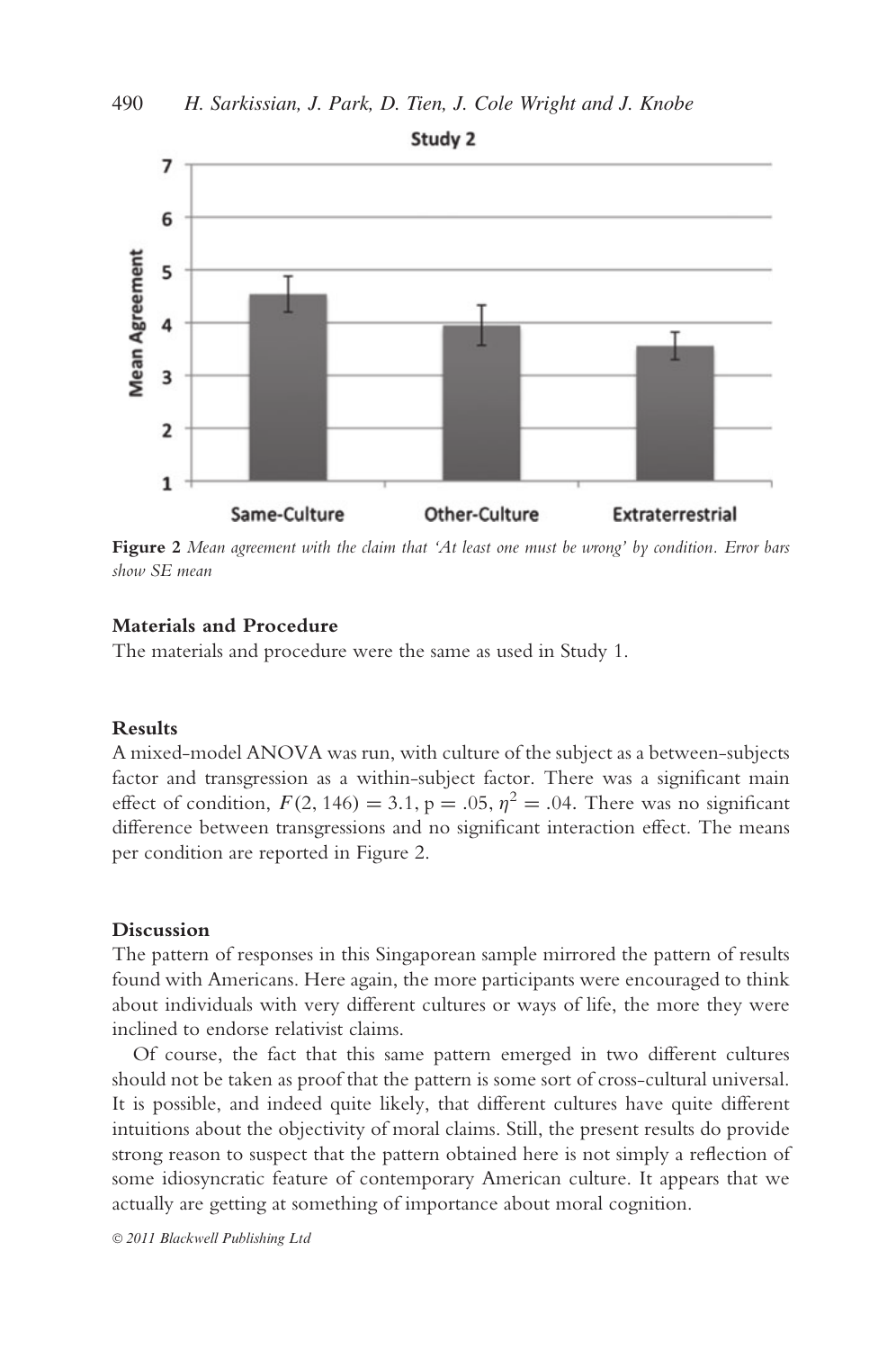#### *Study 3*

In these first two studies, participants gave different responses depending on whether they received the same-culture, other-culture or extraterrestrial cases. We now wanted to know whether participants would continue to show this effect even if they received all three cases side-by-side. Previous research has shown that in cases where people themselves regard an aspect of their moral judgments as a kind of 'bias' or 'error', differences between conditions disappear when participants are able to see all of the conditions at once (Hsee, Loewenstein, Blount and Bazerman, 1999). We wanted to know whether a similar pattern would arise here or whether participants would affirm the difference between conditions even when they were presented with all three at the same time.

#### **Methods**

#### **Participants**

61 students (52 females) taking Introduction to Psychological Science courses at the College of Charleston signed up for the study for research participation credit.

## **Materials and Procedure**

Participants in this study received all three conditions (*same-culture*, *other-culture*, and *extraterrestrial*) in counterbalanced order (1: Sam/Mamilon/Pentar, 2: Mamilon/ Pentar/Sam, 3: Pentar/Sam/Mamilon). Otherwise, the stories and questions were identical to those used in Study 1. Students signed up for the study and then were sent an online survey link to the questionnaires, which they were instructed to complete on their own in a quiet setting.

## **Results**

The mean responses for each cultural condition are reported in Figure 3.

The data were analyzed using a mixed-model ANOVA, with cultural condition and transgression as within-participant factors and counterbalancing order as a between-participants factor, revealing a significant main effect for culture,  $F(2,116) = 22.3, p < .001, \eta^2 = .28$ . As in Study 1, participants were significantly more likely to give an objectivist response (at least one of the judgments had to be wrong) in the *same-culture* condition ( $M = 5.2$ ,  $SD = 2.02$ ) than in the *otherculture* condition  $(M = 4.3, SD = 2.11)$  and even less likely in the *extraterrestrial* condition ( $M = 3.7$ ,  $SD = 1.97$ ).

## **Discussion**

Even when each participant received all three cases side-by-side, they continued to offer different responses depending on which sort of individual they were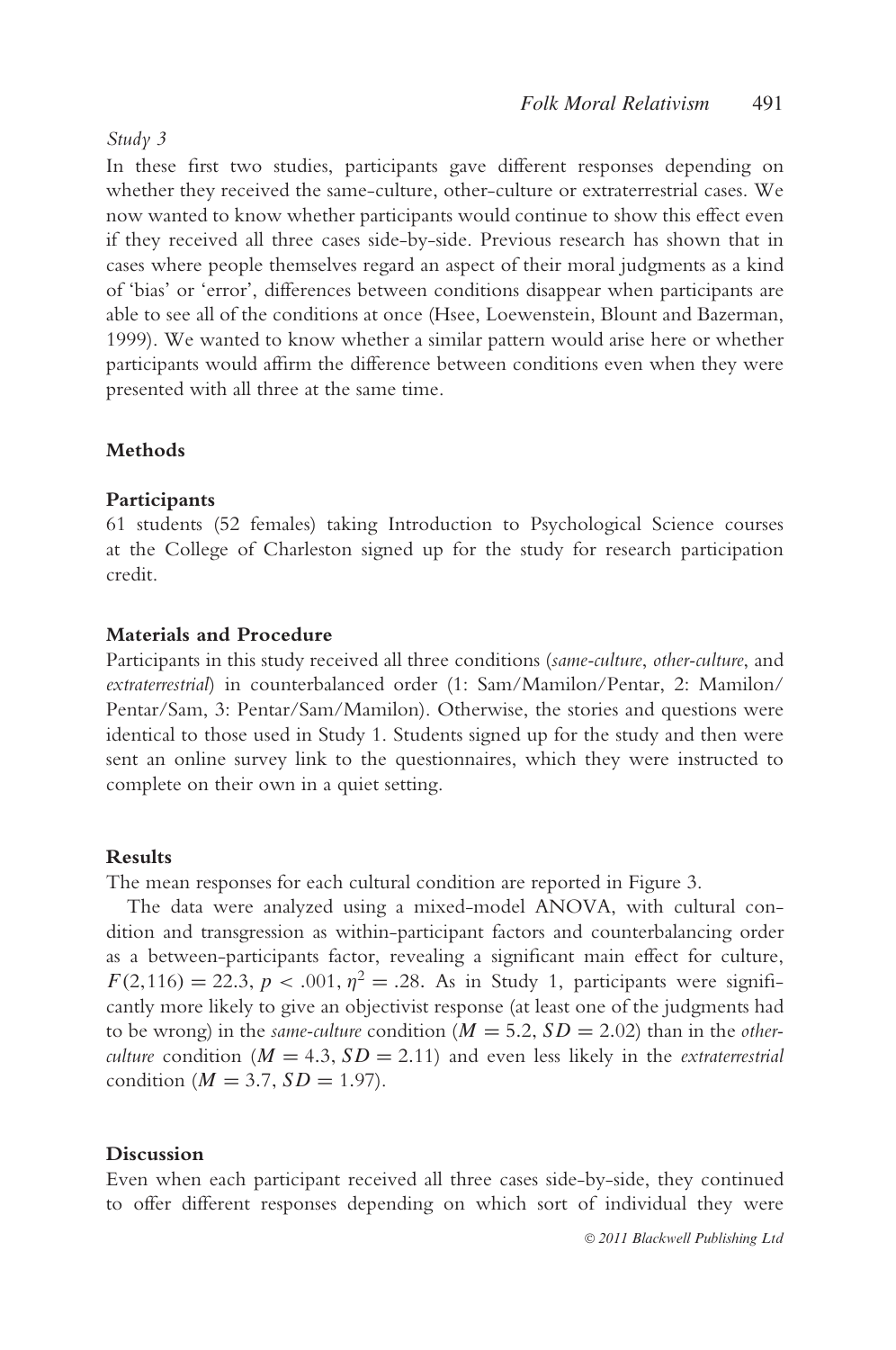

**Figure 3** *Mean agreement with the claim that 'At least one must be mistaken' by condition. Error bars show SE mean*

considering. Just as in the two earlier studies, participants were more inclined to reject the claim that at least one individual must be wrong as they moved toward individuals who were more deeply different in their culture or way of life.

These results show us something important about the nature of the effect under study here. It is not just that people respond differently in the different conditions; they seem actually to think that it is *right* to offer these different responses. So, even after they have given a clearly relativist response in one condition, they are happy to say in another condition that if the two individuals hold opposite opinions, one of them has to be wrong.

#### *Study 4*

The experimental results thus far seem to indicate that participants' intuitions change as they begin to consider individuals with radically different cultures or ways of life judging a single moral transgression. However, some might wonder whether important details are left out of the descriptions of the transgressions themselves. After all, there are *two* characters in our vignettes. First, there is the *agent*, the individual who actually commits the moral transgression (e.g. Horace, who kills his own child). Then, second, there is the *judge*, the individual who makes a judgment about whether the agent's action was morally bad or morally permissible (e.g. the Mamilon, an Amazonian tribesman). So far, we've only asked people to consider the latter of these two. But, details with respect to the former could arguably be relevant to people's moral judgments as well. For example, where is Horace located? Might people's judgments change if they are told that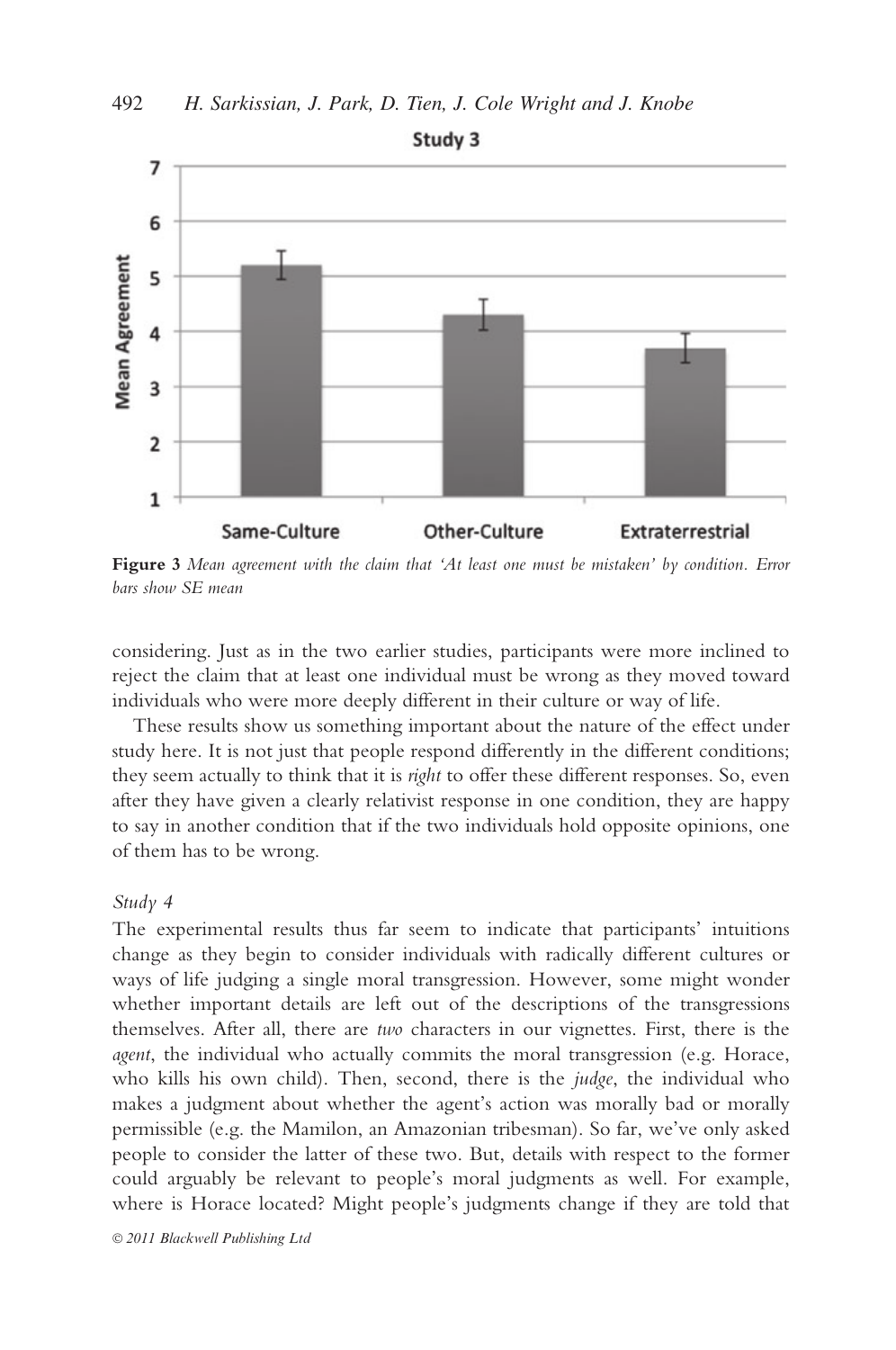Horace is a member of their own culture—perhaps even a peer? Might people hold everyone to the same moral standards when judging an act taking place in their own culture or backyard? Conversely, would people apply very different standards when judging a similar act if took place far away, on another continent and in a different cultural context? Our claim has been that participants' intuitions about the rightness or wrongness of a judgment might actually depend on the identity of the *judge*, so that different judges could rightly arrive at different judgments of the very same agent. But what about the identity of the agent? Could this sway people's intuitions?

To get at this question more directly, we conducted a study in which we independently varied the cultural identity of both the agent and of the judge. Hence, the agent who performed the transgression could be either an American or someone from another culture, and the judge could be either an American, someone from another culture or an extraterrestrial. This design enabled us to clarify what impact the agent's identity might have on people's intuitions (apart from the judge's identity).

#### **Methods**

#### **Participants**

118 students (91 females) taking Introduction to Psychological Science courses at the College of Charleston signed up for the study for research participation credit.

#### **Materials and Procedure**

Participants were given the same within-participants questionnaire as in Study 2 (counterbalancing the three judges: *same-culture*, *other-culture*, and *extraterrestrial*), only now they were divided into two groups: half received the *local agent transgression* condition, in which the child-killer was represented as being American and the knife-stabber was represented as being a College of Charleston student, and half received the *foreign agent transgression* condition, in which the child-killer was represented as being Algerian and the knife-stabber was represented as being a University of Algiers student.

#### **Results**

The data were analyzed using a mixed-design ANOVA, with the identity of the judge (same-culture vs. other-culture vs. extraterrestrial) and transgression as within-participant factors and the identity of the agent (local vs. foreign) as betweenparticipant factors. There was a main effect for the identity of the judge,  $F(2,224) =$ 34.7*, p* < .001*,*  $\eta^2 = .24$ *, but no main effect of the identity of the agent. There* was also a significant interaction effect,  $F(2,224) = 3.1, p = .048, \eta^2 = .03$ .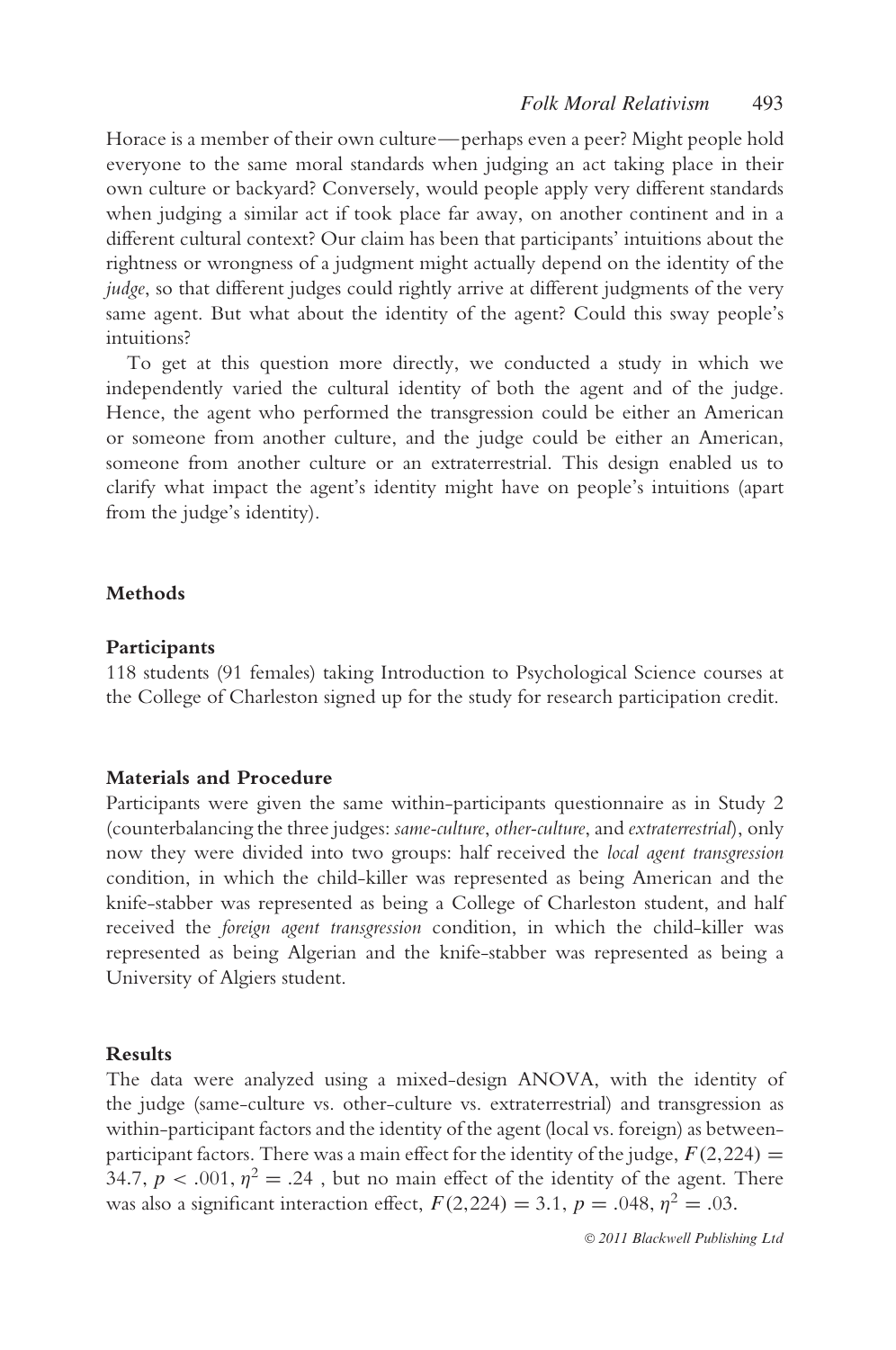

**Figure 4** *Mean agreement with the claim that 'At least one must be mistaken' by condition. Error bars show SE mean*

The means for each condition are displayed in Figure 4. Inspection of these means indicated that the interaction effect arose because participants gave especially objectivist responses when presented with the case involving a local agent and a same-culture judge.

## **Discussion**

Although we found no main effect from our manipulation of the identity of the agent, we did find a main effect from our manipulation of the identity of the judge. In other words, the pattern of intuitions observed here does not seem to be arising simply because people have different reactions to different kinds of agents. Rather, it seems that people can have different reactions to judgments about the very same act, performed by the very same agent, so long as we vary the identity of the judge.

There was a significant interaction effect, yet this was due, in large part, to the high levels of objectivist responses to the local actor transgression when judged by the two classmates (in the same-culture condition). This result is in line with the hypothesis of this paper. After all, it is made explicit that the agent and the judges are located in the same location and within the same moral framework. When the judges and the actor are all within the same moral framework, it seems reasonable to assume that participants would be least likely to agree with the claim that the differing responses of the judges could both be correct. It would be more likely to think that in such a situation people should be held to the same standards, that moral norms apply to them all in the same way. When frameworks align in such a fashion, it seems natural for people to assume that there can be an objective fact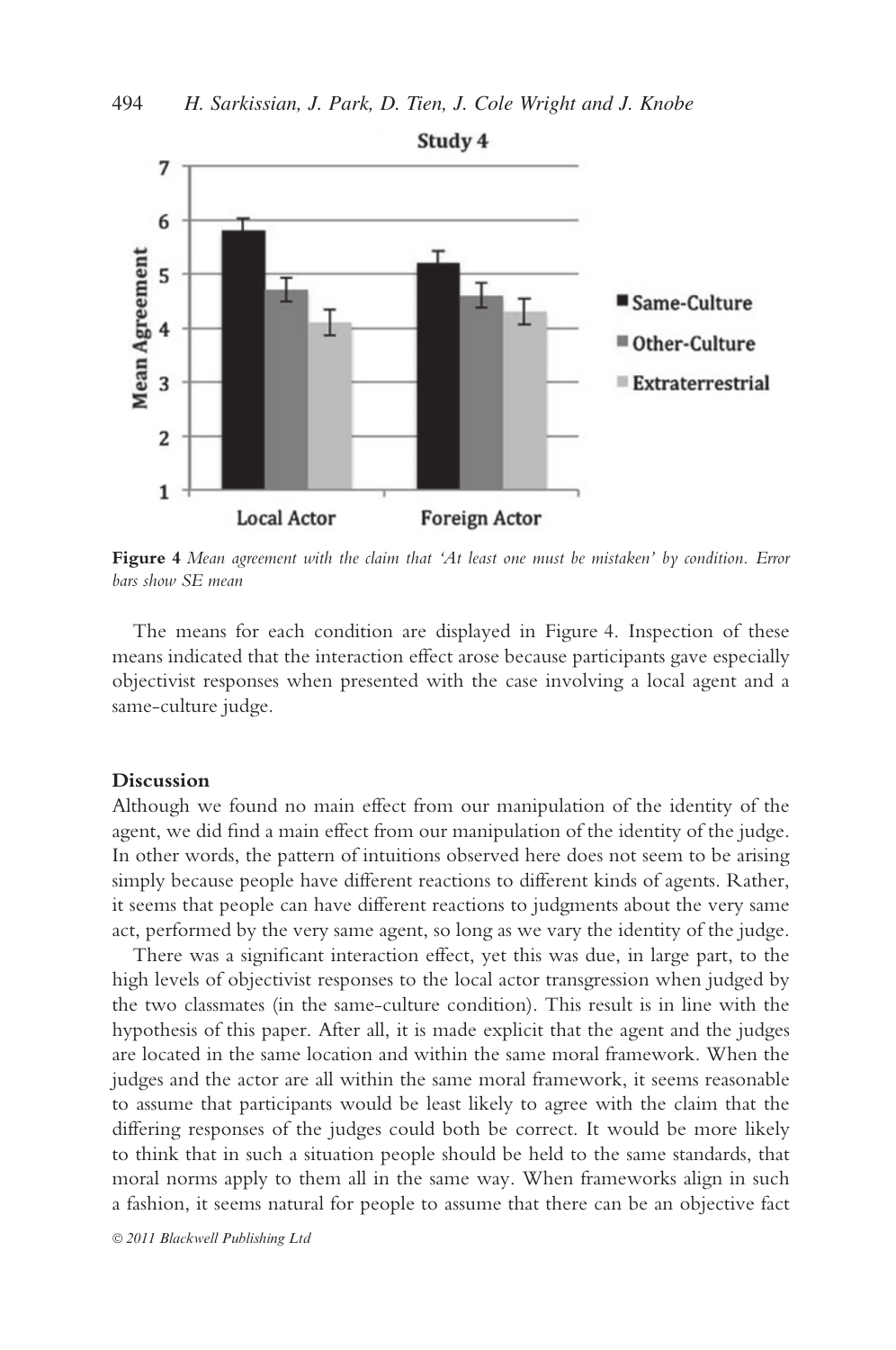of the matter as to whether the actor's transgression is permissible—relative to that framework.

This pattern of intuitions suggests that people are evaluating each moral judgment relative to a set of standards that apply specifically to the judge in question, rather than the (potentially different) set of standards that apply to the agents who acted. Such a finding may initially seem a bit puzzling or bizarre, but work in natural language semantics has shown similar sorts of effects in other domains that have nothing to do with morality (Egan, Hawthorne and Weatherson, 2005; Lasersohn, 2009; MacFarlane, 2007; Stephenson, 2007), and it seems reasonable to suspect that the effects that arise in these other domains might apply in the moral domain as well.

A great deal of controversy remains about how exactly such effects are to be understood, and we cannot hope to resolve those difficult issues here. Nonetheless, the data do seem to be suggesting that the sorts of effects that arise concerning, e.g., judgments of taste can also be found when we turn to moral judgments. People appear to reject the idea that a single absolute standard can be applied to all moral judgments of a given agent and to operate instead with a system that applies different standards to different judges.

## *Study 5*

In studies 1-4 subjects appear to be responding in ways suggesting that they are applying different sets of standards to the persons with differing judgments about the permissibility of a given action. Our hypothesis has been that this is because ordinary folk might be tacitly committed to moral relativism. However, it is possible that subjects in these studies are not expressing a relativistic view about *morality* in particular. Instead, they might be expressing a more general, mad-dog sort of relativism—a relativism that applies not only to moral questions but also to purely descriptive questions, such as those that come up in science, history or mathematics.

In order to ascertain whether the folk really are relativists in this more radical sense, we conducted a follow-up experiment that made it possible to compare intuitions about moral claims with intuitions about non-moral claims.

#### **Methods**

#### **Participants**

88 students (26 females) taking introductory philosophy courses at Duke University voluntarily completed a questionnaire at the end of class.

#### **Materials and Procedure**

Survey materials were distributed for participants to fill out. All participants were presented with the Other-Culture vignette used in Study 1. Participants were then randomly assigned to one of two conditions.

Participants in the *moral* condition were asked to consider the Mamilon's opinions about two moral transgressions. For the first transgression, they were given the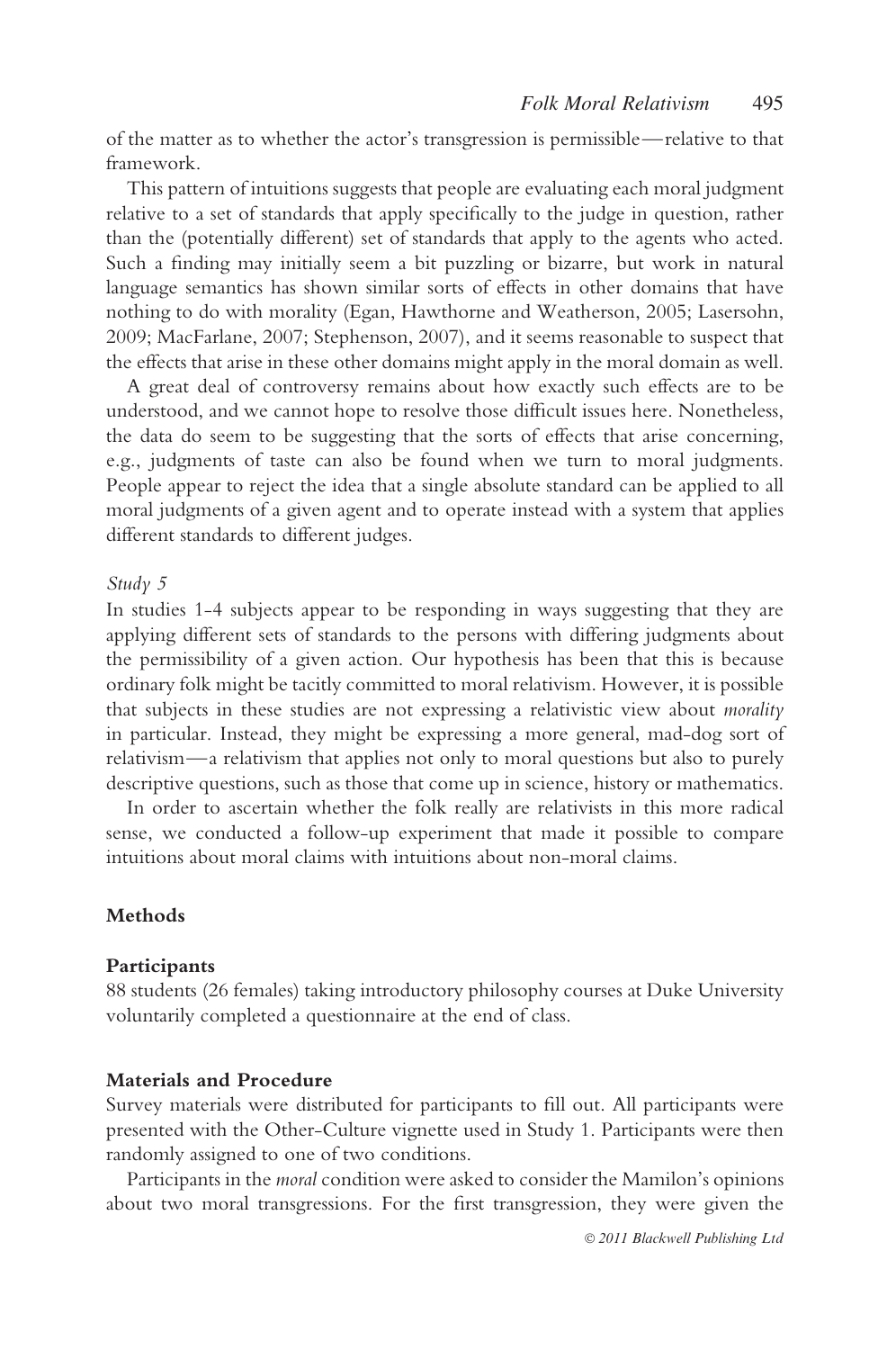sentence: 'Jason robs his employer, the Red Cross, in order to pay for a second holiday for himself.' They were then asked to imagine that one of their classmates believed what Jason did was morally wrong, but that the Mamilon thought what Jason did was not morally wrong. After reading about these different judgments, they were asked the same question as in Study 1—namely, whether they agreed with the statement 'Since your classmate and the Mamilon have different judgments about this case, at least one of them must be wrong.' Participants rated this sentence on a scale from 1 ('disagree') to 7 ('agree'). For the second transgression, participants were given the sentence: 'Emily promises to take Molly's sick child to the hospital for an important surgical procedure, but instead decides she'd rather go shopping.' Instructions for this other transgression were exactly the same as for the first. The order of transgressions was counterbalanced.

Participants in the *non-moral* condition were asked to consider the Mamilon's opinion about two non-moral cases. For the first case, participants were told the following: 'A group of individuals are discussing where pasta comes from. Alejandro thinks pasta is made by combining flour, water, and eggs, whereas Marya thinks pasta grows on trees and is harvested by special farmers called ''Pastafarians'' once every 5 years.' They were then asked to imagine that a classmate agrees with Alejandro, and that a Mamilon agrees with Marya. After reading about these different judgments, they were asked the same question as in the *moral* condition. The second case was as follows: 'A group of individuals are discussing the military strategies of Napoleon Bonaparte. Anita thinks that Napoleon rode into battle on a horse, whereas Fabio thinks Napoleon flew into battle in a helicopter.' They were then asked to imagine a classmate agrees with Anita, whereas a Mamilon agrees with Fabio. Instructions for this other transgression were exactly the same as for the first. The order of transgressions was counterbalanced.

#### **Results**

Ratings for the two transgressions were highly correlated, both for the non-moral cases  $(r = .67, p < .001)$  and for the moral cases  $(r = .75, p < .001)$ , and there were no significant differences between them. They could therefore be averaged to form a scale. The mean for each condition is displayed in Figure 5.

Participants were strongly objectivist when the differing judgments were about non-moral cases ( $M = 5.5$ , SD = 1.84) but were significantly more inclined to embrace relativism when the differing judgments were about moral cases ( $M =$ 3.3,  $SD = 1.99$ ,  $t(88) = 5.3$ ,  $p < .001$ .

## **Discussion**

Participants showed the usual tendency to endorse relativism about moral questions, but they did not show this same tendency when confronted with non-moral questions. Instead, their responses in the non-moral domain took a more objectivist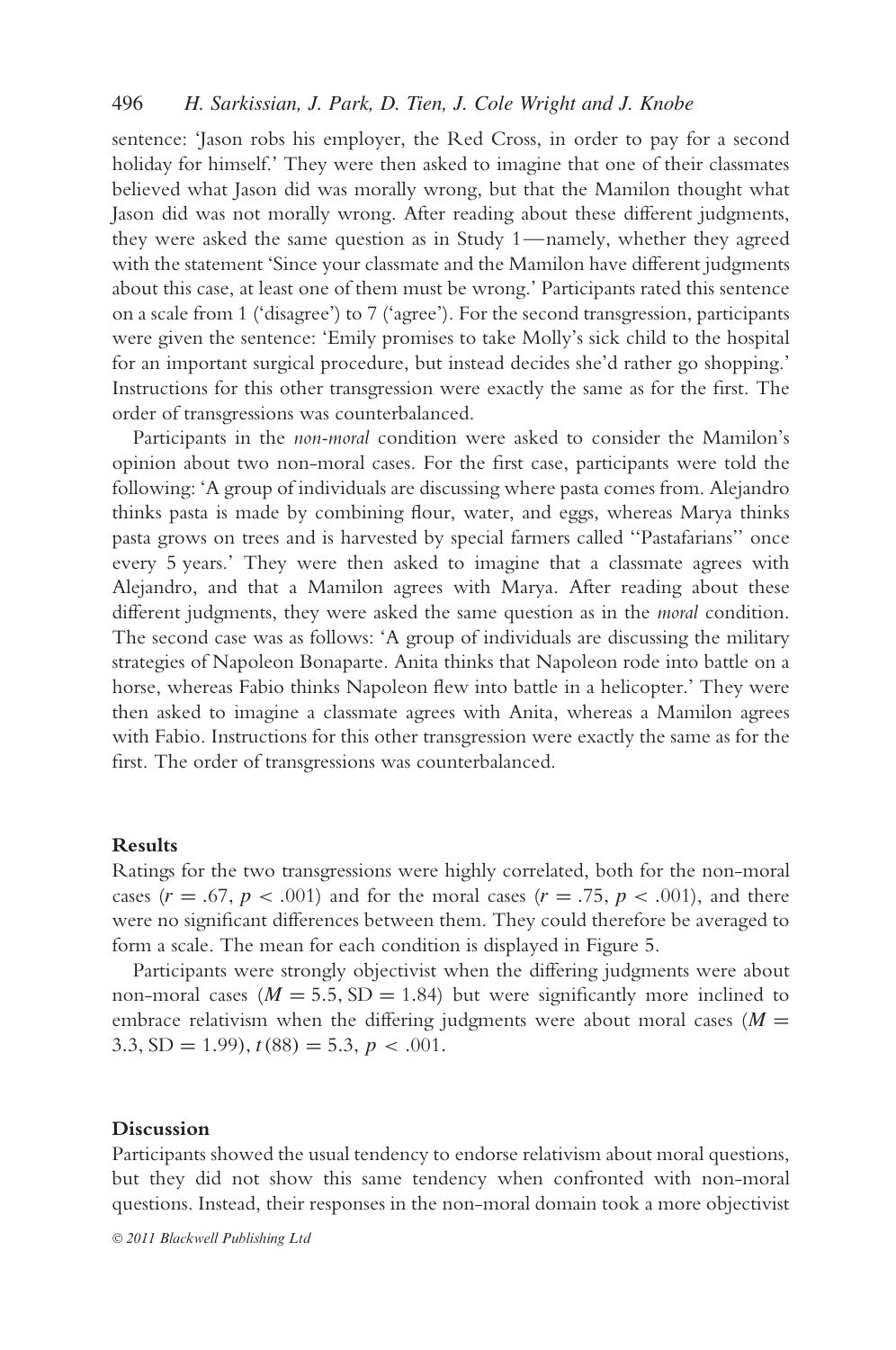

**Figure 5** *Mean agreement with the claim that 'At least one must be wrong' by condition. Error bars show SE mean*

turn. They tended to agree with the claim that if two individuals held opposite opinions about historical facts, then one of those individuals has to be wrong.

In short, it does not appear that people subscribe to a blanket relativism that applies equally to all issues. People seem instead to be distinguishing between different domains, endorsing relativist claims about morality but not about straightforward matters of fact.

#### *Study 6*

Finally, one might worry about how people are interpreting the question they receive in the stimulus materials. Participants in these studies are presented with stories about two judges with seemingly opposite opinions and then asked whether they agree with the claim that at least one of the judges must be 'wrong' or 'mistaken'. But how exactly are participants understanding the words 'wrong' or 'mistaken' in this context? Thus far, we have been assuming that participants understand these words to mean that the opinions of the judges are *not true*. So our assumption has been that when people disagree with the claim, they are saying something like: 'Even though the two judges have opposite opinions, it could be that both of their opinions are true.' This really would be an endorsement of moral relativism.

But it seems that the claim could actually be understood in other, very different ways. For example, one could interpret the words 'wrong' or 'mistaken' to mean something like *not a reasonable inference, given the available evidence*. On this alternative construal, participants are not saying anything deeply controversial about the truth of the judges' opinions. They are simply saying something straightforward of the form: 'Even though the two judges have opposite opinions, it could be that both have good reason to arrive at those inferences, given the available evidence.' Such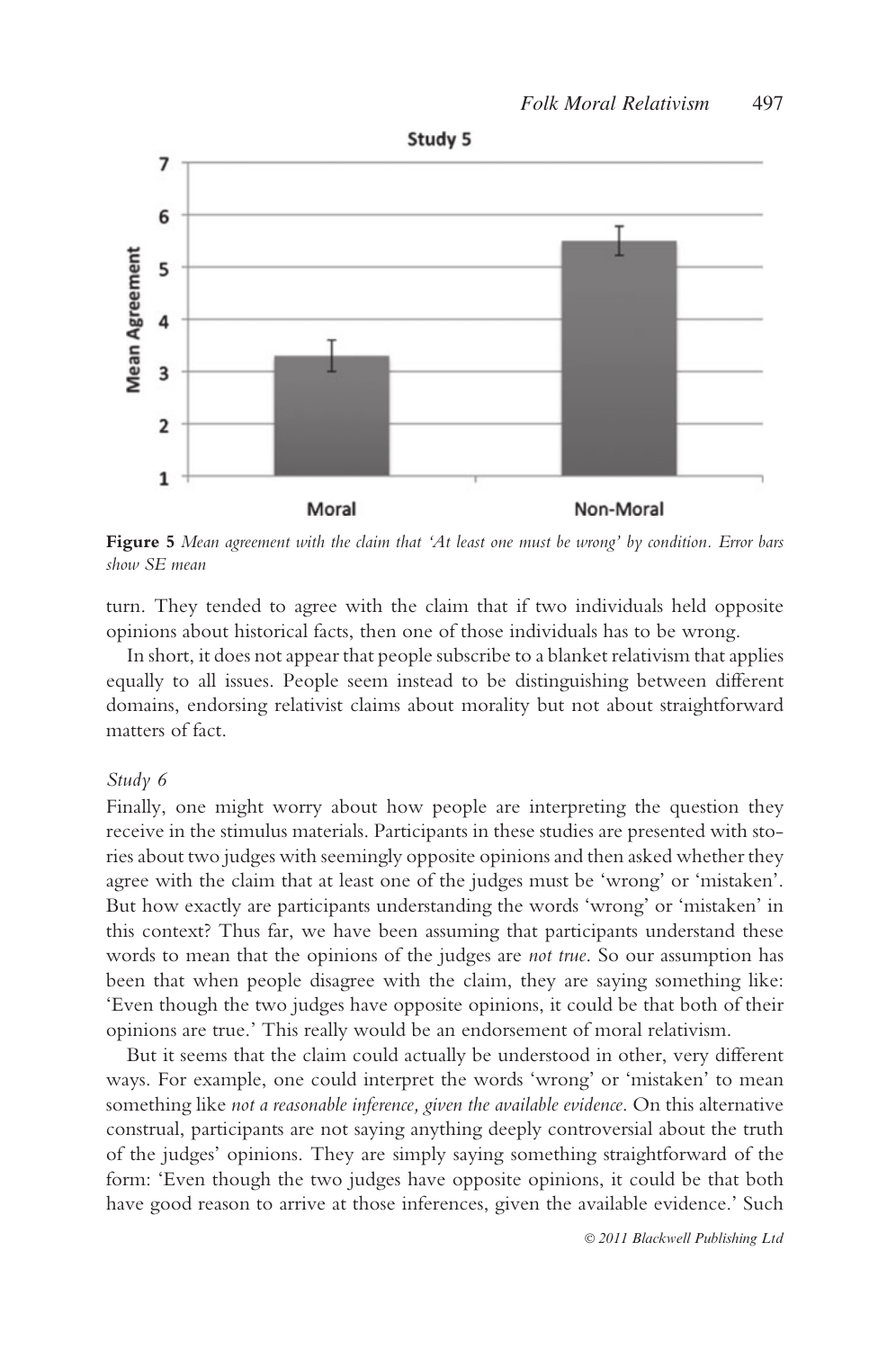a statement would not amount to an endorsement of genuine moral relativism. (In the jargon of philosophy, it would be classified as a purely 'epistemic' claim.)

To address this last worry, we conducted a study in which participants were asked both about whether the various judges' beliefs were 'incorrect' and about whether they had 'no good reason' to believe what they did. This method makes it possible to disentangle intuitions about the truth of the judges' opinions from intuitions about whether those opinions were reasonable inferences from the available evidence.

## **Methods**

#### **Participants**

Participants were 90 undergraduate students (45 females) taking introductory philosophy courses at Duke University.

## **Materials and Procedure**

Survey materials were distributed for participants to fill out. As in Study 5, all participants were presented with the Other-Culture vignette used in Study 1. Participants were then randomly assigned to one of four conditions in a 2x2 design.

Half of the subjects received one of two 'truth' conditions. In these conditions, they were given either two moral cases (the robbing and promise-reneging transgressions used in Study 5) or two non-moral cases (the Napoleon and pasta cases used in Study 5). They were then asked to imagine that a classmate and a Mamilon have differing judgments about whether, for example, the moral transgression was permissible, or whether Napoleon rode a horse or a helicopter, and were asked to what extent they agreed with the following statement: 'Given that your classmate and the Mamilon have these particular beliefs, at least one of their beliefs must be incorrect.' Participants rated this sentence on a scale from 1 ('disagree') to 7 ('agree').

The other half of the subjects received one of two 'justification' conditions. In these conditions, they were given either the same moral or non-moral cases from the 'truth' condition. When told that the classmate and the Mamilon had different judgments about the case, they were given the following question: 'These individuals have different beliefs about this case. We would like to know whether you think only one of them has good reason to believe what he or she does, or whether they both have good reasons.' They were then asked to what extent they agreed with the following statement: 'Given the particular beliefs that your classmate and the Mamilon have, at least one of them must not have good reason to believe as he or she does.' Participants rated this sentence on a scale from 1 ('disagree') to 7 ('agree').

## **Results**

The data were subjected to an ANOVA, with question type (truth vs. justification) and vignette type (moral vs. non-moral) as between-subject factors, transgression as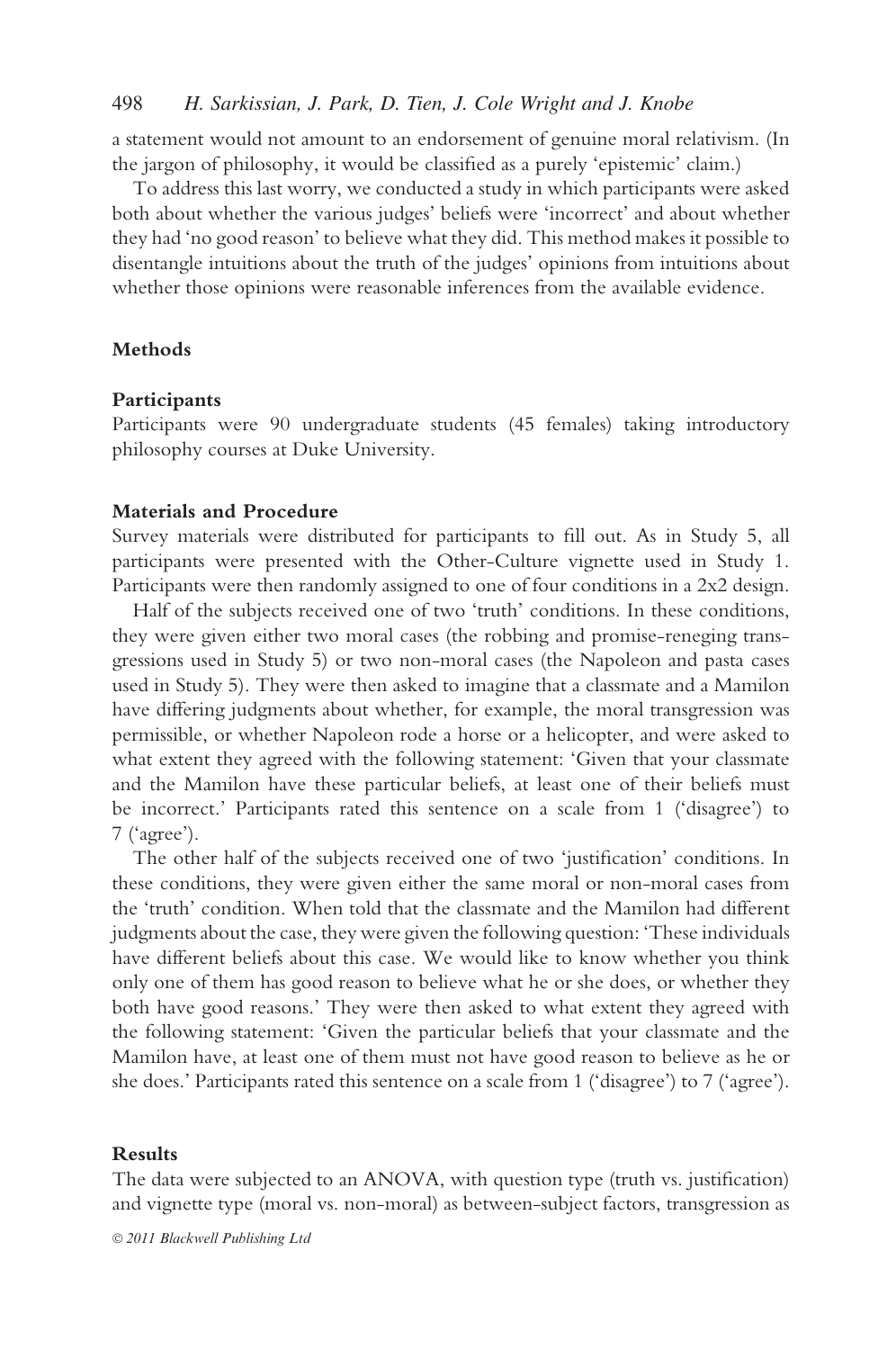

**Figure 6** *Mean agreement with the claim that and 'at least one must be incorrect' (the 'truth question') and 'at least one must not have good reason to believe' (the 'justification question'). Error bars show SE mean*

a within subject factor, and gender and number of previous philosophy courses as covariates. There was no main effect of either question type of vignette type. However, there was a significant interaction effect  $F(1,84) = 10.4$ ,  $p = .002$ ,  $n^2 = .11$ .

Inspection of the means revealed opposite patterns of responses for the two question types (see Figure 6). On the question about truth, people tended to reject the claim that at least one of the judges had to be incorrect in the moral cases  $(M = 2.93, SD = 2.15)$  but not in the non-moral cases  $(M = 4.67, SD =$ 2.17),  $t(43) = 2.7$ ,  $p = .01$ . By contrast, on the question about justification, people tended to reject the claim that at least one of the judges must not have had good reason in the non-moral cases ( $M = 3.0$ ,  $SE = 1.98$ ) but not in the moral cases  $(M = 4.4, SD = 2.08), t(43) = 2.3, p = .03.$ 

## **Discussion**

In this final study, participants showed a clear distinction between intuitions about truth and intuitions about justification. On the question about truth, participants showed the same basic pattern of judgments they displayed in Study 5: they were less willing to say that at least one judge had to be 'incorrect' in the moral condition than they were in the non-moral condition. However, on the question about justification, they showed exactly the opposite pattern of judgments: they were actually more willing to say that at least one judge had 'no good reason' in the moral condition than in the non-moral condition. In other words, people seem to be willing to grant that people from different cultures may legitimately hold different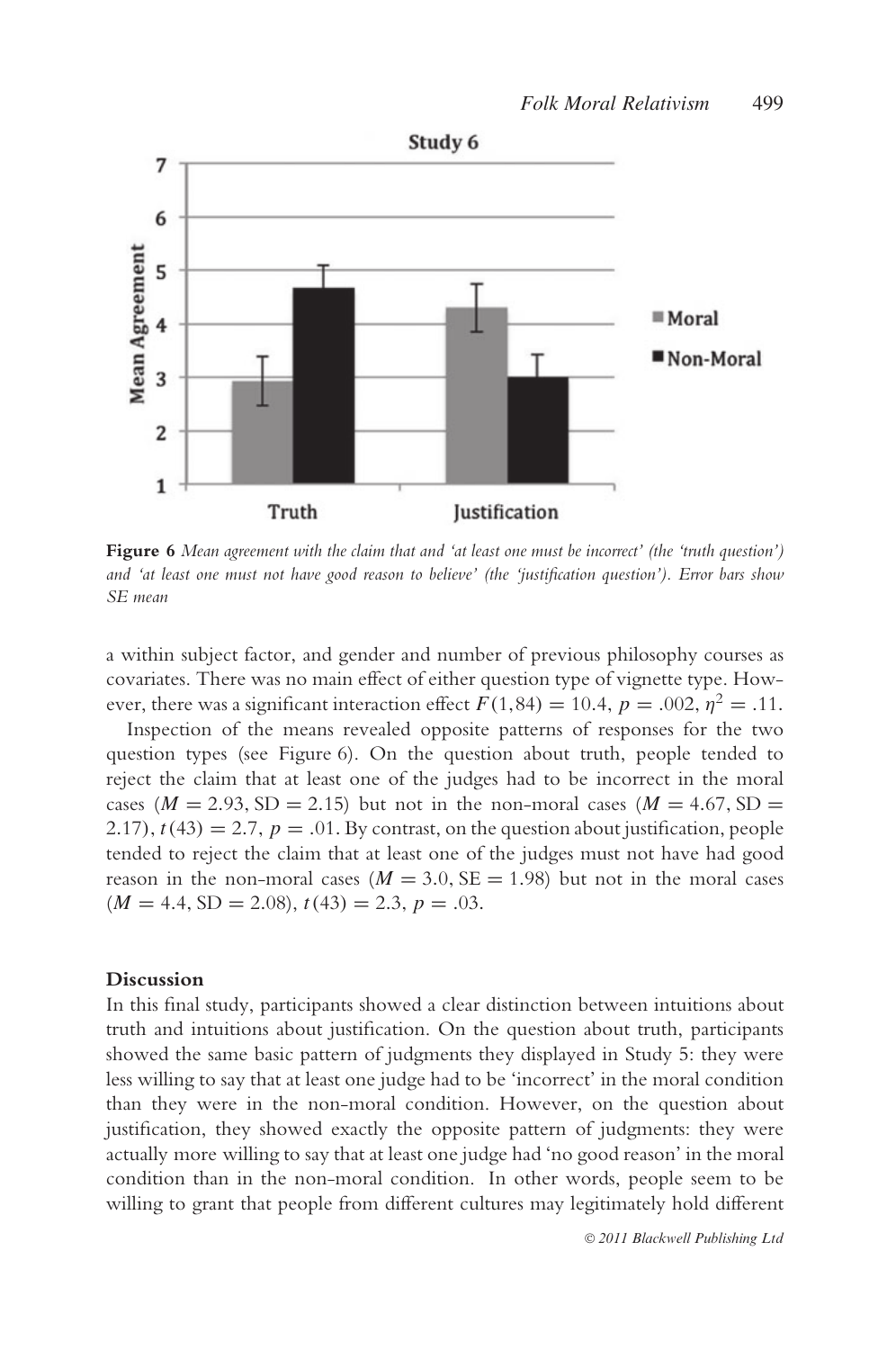moral beliefs—that these beliefs need not be considered illicit or false—yet they are not willing to accept that such beliefs are equally justified—that there are equally good reasons supporting them.

Of course, the precise pattern of justification intuitions depends in part on the nature of the vignettes themselves, and we could doubtless have obtained a very different pattern if we had used different vignettes. The important point, however, is simply that participants are drawing a clear distinction between truth and justification. Hence, when we see that participants disagree with the claim that at least one of the beliefs must be incorrect, we have some reason to conclude that they are in fact expressing the relativist view that two judges can make opposite judgments without either of them thinking anything false.

#### **3. General Discussion**

The present studies offer a complex picture of people's intuitions about whether morality is objective or relative. People do have apparently objectivist intuitions in certain cases, but our results suggest that one cannot accurately capture their views in a simple claim like: 'People are committed to moral objectivism'. On the contrary, people's intuitions take a strikingly relativist turn when they are encouraged to consider individuals from radically different cultures or ways of life.

Overall, then, the pattern of people's intuitions about morality appears to resemble the pattern of their intuitions about the seasons. In the course of a typical conversation, people might give little thought to the idea that it can only be winter or summer relative to a given hemisphere. Indeed, people who live in the Northern Hemisphere might ordinarily suppose that a certain time simply *is* winter and that anyone who thinks otherwise must be mistaken. But this pattern of ordinary intuitions would not necessarily make it right for us to draw a conclusion of the form: 'People are committed to seasonal objectivism'. The thing to focus on is people's ability, when suddenly confronted with an individual from another hemisphere, to recognize that a single time might be winter around here but summer somewhere else.

Ordinary intuitions about morality appear to work in much the same way. Day to day, people might give little thought to issues of relativity. It might appear to them, when they witness a typical transgression, that the agent has clearly done something morally bad and that anyone who thinks otherwise must surely be wrong. Yet this pattern of intuitions is not itself sufficient to make them count as moral objectivists. The key question is whether they hold on to that view even in the face of radically different perspectives. The results of the present studies suggest that they do not.

## **3.1 Relation to Previous Work**

It may initially appear that our chief conclusions are opposed to those drawn by earlier researchers. After all, earlier researchers found that most participants were moral objectivists, whereas we are suggesting that many of those participants might actually have had a tendency toward moral relativism.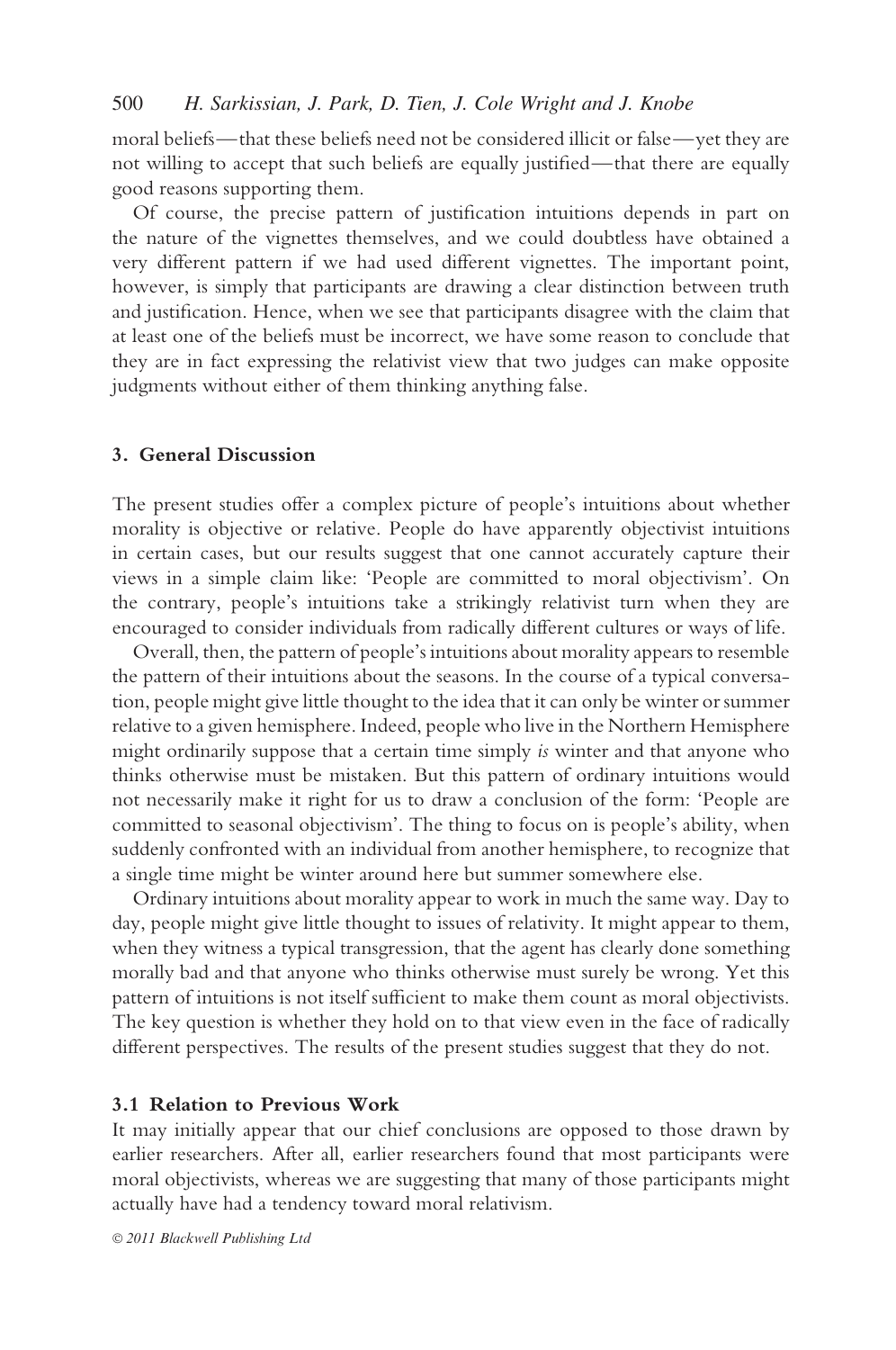Our own view, however, is that the disagreement here is only a superficial one and that there is a deeper sense in which our conclusions are actually in harmony with those of earlier researchers. The main goal of research in this area is not to figure out precisely what percentage of people are moral objectivists or moral relativists but rather to reach a better understanding of the psychological processes that can pull people in these different directions. Our claim has been that people are drawn toward moral relativism by one specific type of psychological process: namely, active engagement with radically different perspectives and ways of life. So what we really want to know is whether prior research provides evidence for this same psychological hypothesis.

Though earlier studies found that a majority of participants gave apparently objectivist responses, each of these studies also found a minority who gave relativist responses. Correlational data from these studies can therefore be used to get a sense for the psychological differences between these two groups of participants. The results offer us a remarkably coherent picture. Relativists were higher in the personality trait of openness to experience (Cokely and Feltz, 2010). They scored higher on a measure of 'disjunctive thinking', which is the ability to unpack alternative possibilities when problem solving (Goodwin and Darley, 2010). They were more likely to fall in a particular age range—namely, in their twenties (Beebe and Sackris, 2010). They were more able to explain alternative views (Goodwin and Darley, 2010) and to be tolerant of people with opposite opinions (Wright, Cullum and Schwab, 2008; Wright, McWhite and Grandjean, 2010). All in all, these separate studies seem to be converging on a surprisingly unified portrait of relativist participants. Specifically, it appears that the relativists were precisely the people who were *most open to alternative perspectives.*

So perhaps it will be possible to develop a single unified account that explains the full pattern of data. The basic idea would be that people's intuitions are influenced by the degree to which they actively consider alternative perspectives. One factor that leads people to consider alternative perspectives is the wording of the question itself (as in the present studies); another is the personality traits of the participants (as in prior studies). But regardless of the factors that trigger it, the impact of this psychological process is always the same. The more people engage with radically different perspectives, the more they are drawn to moral relativism.

#### **3.2 Relation to Philosophical Metaethics**

As noted at the outset of this paper, many philosophers think both that the folk are objectivists about morality and that the folk view bears on the philosophical truth about morality. In the words of Michael Smith, 'the task of the philosopher in meta-ethics is to make sense of ordinary moral practice'—that is, ordinary folk objectivism (Smith, 1994, p. 5). Many philosophers have explicitly tried to fulfill this task.

For present purposes, we can divide the ways in which philosophers have sought to discharge the task into three general categories: 1) affirm that the folk are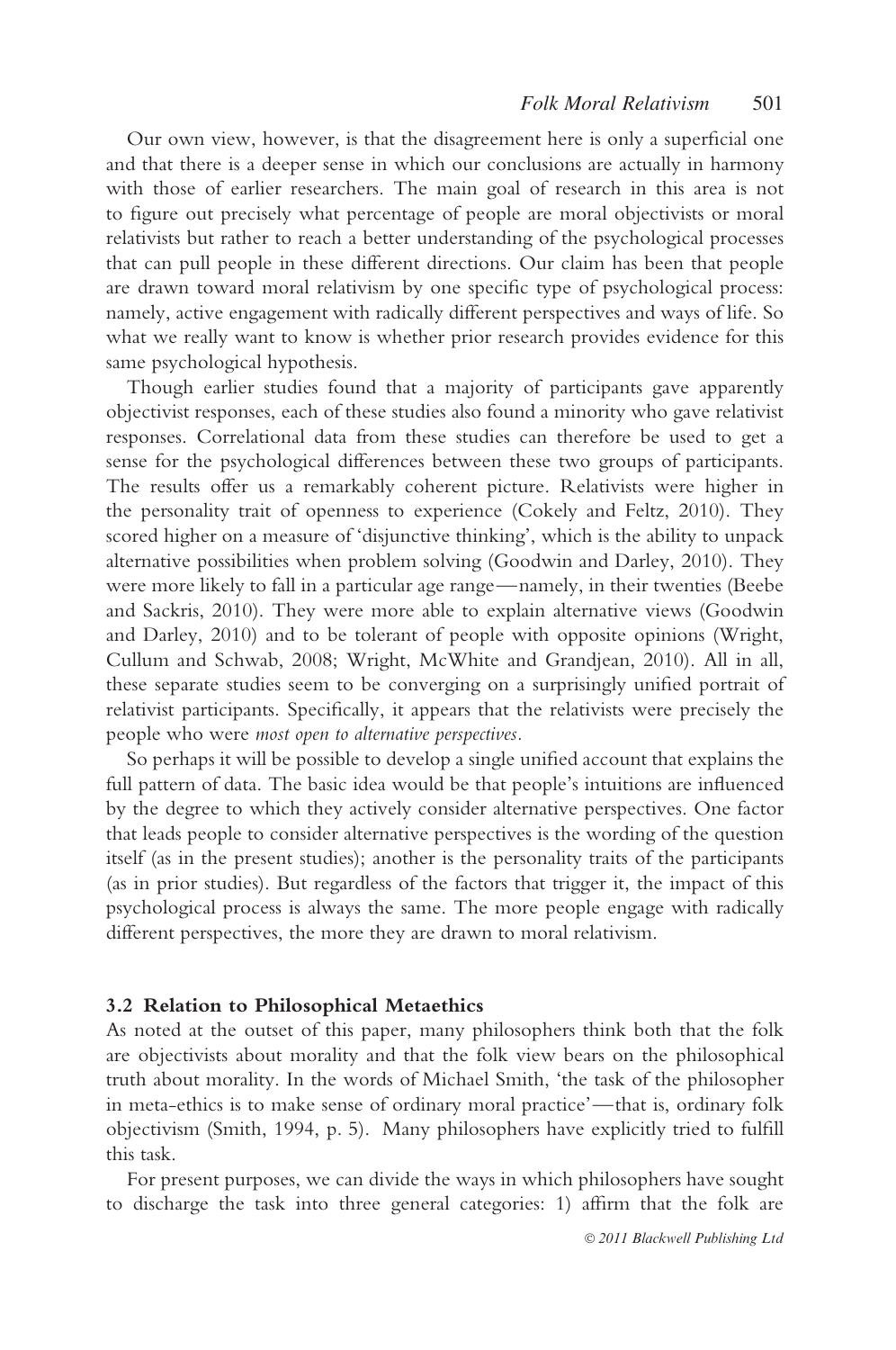generally right; 2) explain why the folk are entirely wrong; 3) come with some more complicated interpretation of what the folk are committed to. Each of these represents an attempt to accommodate folk objectivism. We'll explore them in turn.

One way to account for the purported folk view is to say that this view is actually correct: there truly are such things as real, objective moral facts. Philosophers who adopt this 'realist' approach have sometimes claimed that they have a leg up on opposing theories because they can more easily account for the phenomenon of folk objectivism (Brink, 1989; Shafer-Landau, 2003). In the words of Shafer-Landau, only an account of this basic type 'straightforwardly preserves ordinary talk of moral truth' (Shafer-Landau, 2003, p. 23).

A second approach would be to deny the existence of real, objective moral facts. Philosophers who adopt this approach maintain that the sorts of moral properties presupposed by ordinary folk simply do not exist, so the folk err in being objectivists about morality (Joyce, 2001; Mackie, 1977). Mackie (1977, p. 33), for example, argued that such absolute moral properties—'not contingent upon any desire or preference or policy or choice'—are simply nonexistent. Nonetheless, in formulating his theory, Mackie ends up affirming the very same claim about ordinary folk morality. He says that ordinary people tend to 'objectify values', that 'ordinary moral judgments include a claim to objectivity' (1977, p. 35).

Finally, some philosophers have taken a different tack, proposing that we could adopt a more complex interpretation of people's ordinary moral discourse. According to this interpretation, people's ordinary moral claims don't mean precisely what they might appear to mean on first glance. Thus, when people ordinarily make claims like: 'That action is morally bad, and anyone who says otherwise must surely be mistaken', they are not literally saying that there is some kind of objective moral truth in the way that 'moral realists' have supposed (Blackburn, 1984; Gibbard, 1992). Yet even while offering such a complex analysis, these philosophers maintain the usual view about the shape of ordinary folk discourse, suggesting that philosophical theories must endeavor to explain 'why our discourse has the shape it does *...* to explain, and justify, the realistic-seeming nature of our talk of evaluations—the way we think we can be wrong about them, that there is a truth to be found, and so on' (Blackburn, 1984, p. 180).

Each of these positions tries to accommodate folk objectivism in one way or another: by claiming to best capture it, by dismissing it as riddled with error, or by providing a nuanced interpretation of it. But the results of the present studies raise some questions about whether this task is needed at all. If the folk are not, in fact, moral objectivists, then perhaps there is simply no need to continue engaging in philosophical work aimed at making sense of folk objectivism.

Nevertheless, a task remains. Philosophers are undoubtedly correct in their commitment to make sense of ordinary moral practice; the one mistake was to suppose that people's ordinary moral practice is a straightforwardly objectivist one. So perhaps the real philosophical task here is to make sense of a different sort of practice: one in which people's views differ depending on the extent to which they explore alternative perspectives.

© *2011 Blackwell Publishing Ltd*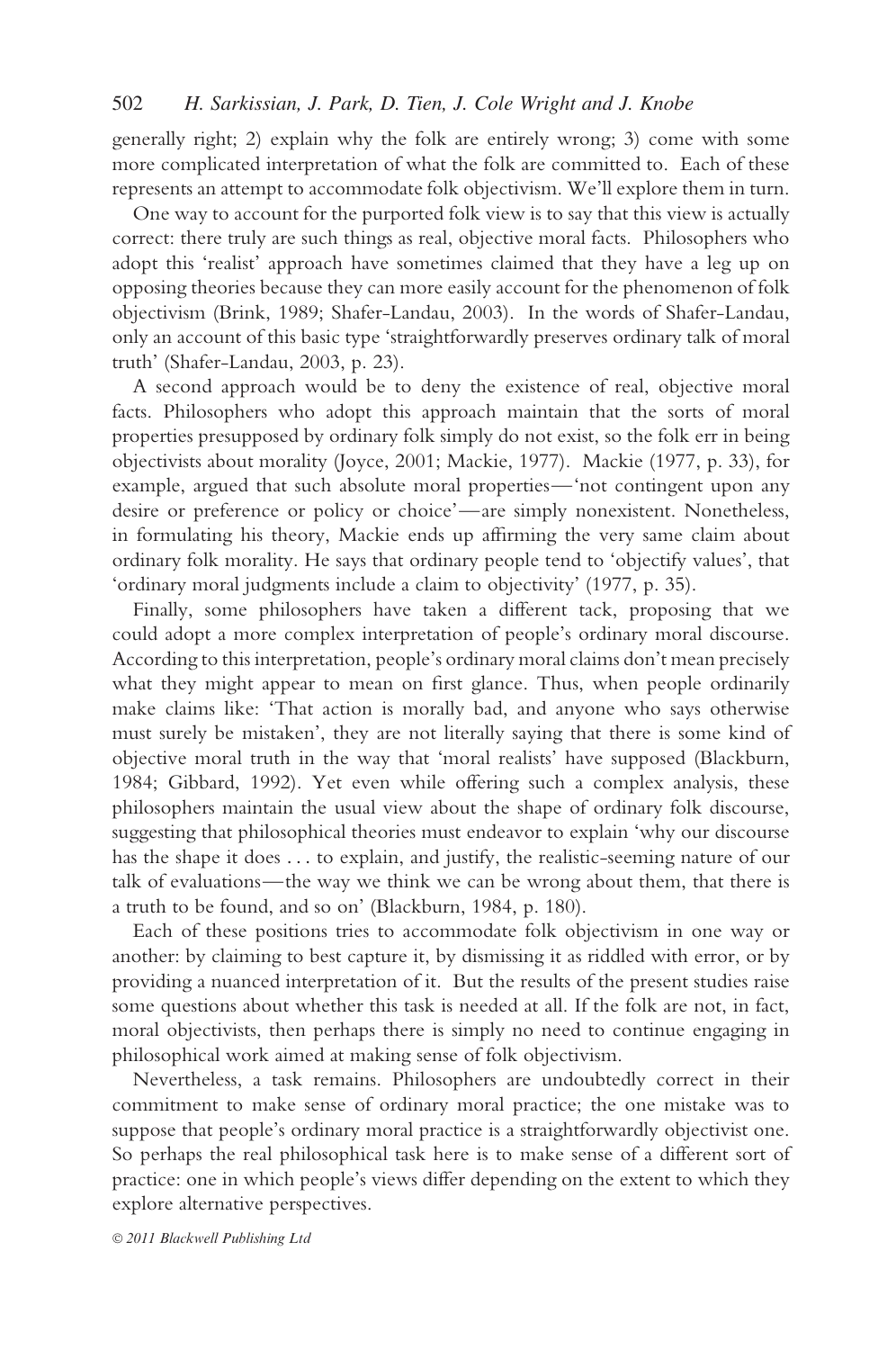## **4. Conclusion**

Recent experimental research has investigated people's intuitions about a whole host of different philosophical questions—free will, moral obligation, personal identity, the nature of knowledge. Even though these questions are in many ways quite different, the outcomes of the various experimental research programs have been surprisingly convergent. Again and again, we find that it is not possible to capture the full pattern of people's intuitions just by constructing a coherent philosophical theory and then claiming that this theory captures the 'folk view'. Instead, it has emerged in each case that people's intuitions show certain kinds of tensions or contradictions, with different psychological processes pulling people in different directions. (For a few representative cases, see Greene, 2008; Nahmias, forthcoming; Nichols and Bruno, 2010; Nichols and Knobe, 2007; Phelan, 2010; Phelan and Sarkissian, 2009; Sinnott-Armstrong, 2008). But perhaps that is exactly what we should have expected. Philosophers do not write about questions where the answer seems obvious; they write about issues that provoke conflict or confusion. What the recent experimental work has done is, in part, to trace such conflict and confusion back to certain tensions within people's ordinary intuitions.

The results of the present studies are very much in line with this general trend. It is, we think, a mistake just to say that ordinary people subscribe to some form of moral objectivism. People do have objectivist intuitions in certain cases, but these intuitions are the product of psychological processes that can, in other cases, lead to strikingly relativist intuitions. Future research might proceed not by asking whether 'people are objectivists' or 'people are relativists' but rather by trying to get a better grip on the different psychological processes at work here and the conflicts and tensions that these processes can create.

> *Department of Philosophy Baruch College Department of Philosophy Duke University Department of Philosophy National University of Singapore Department of Psychology*

*Program in Cognitive Science and Department of Philosophy Yale University*

## **References**

Appiah, K. A. 2008: *Experiments in Ethics.* Cambridge, MA: Harvard University Press.

*College of Charleston*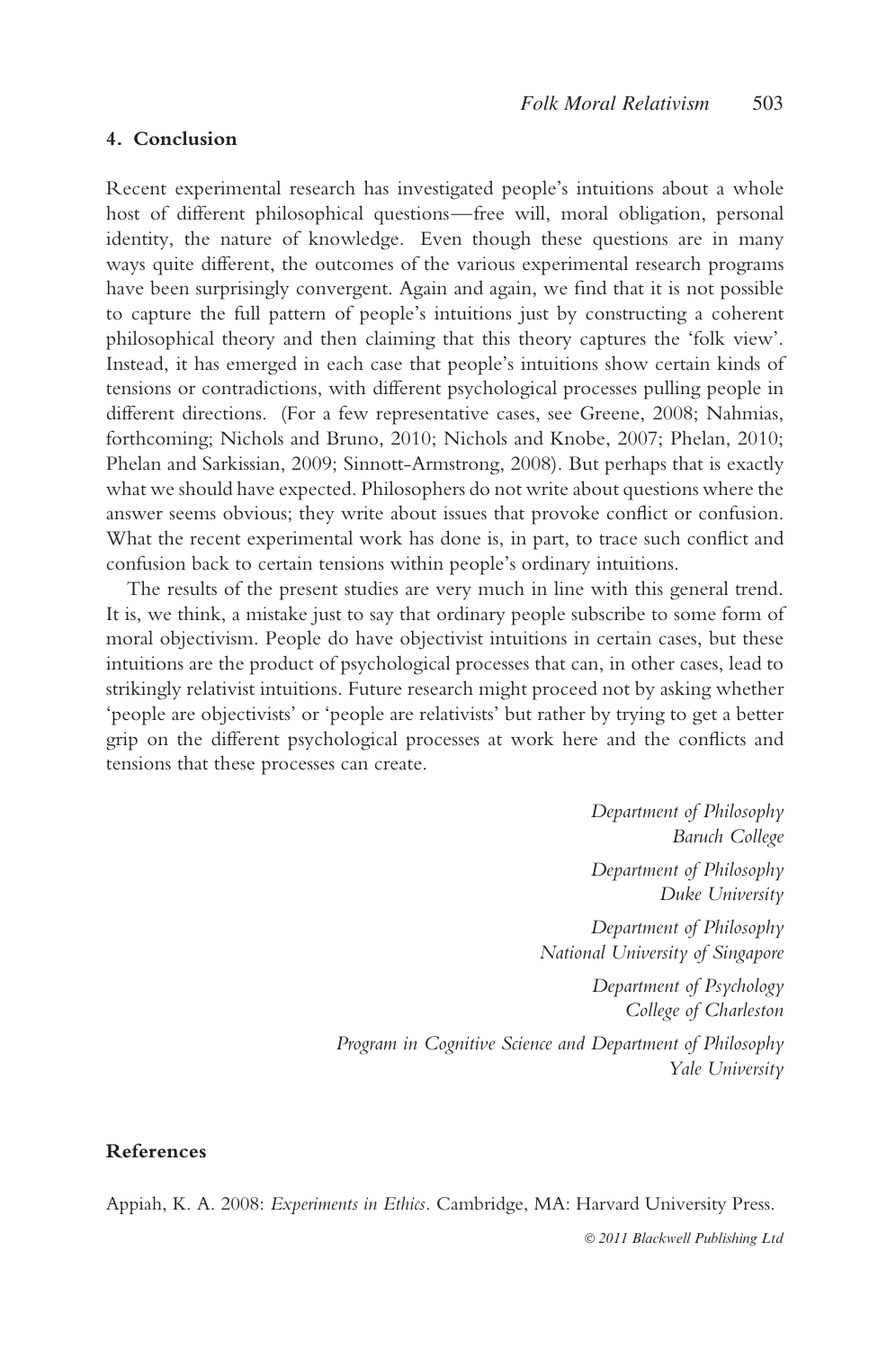- Beebe, J. R. and Sackris, D. 2010: Moral objectivism across the lifespan. Unpublished Manuscript. University of Buffalo.
- Blackburn, S. 1984: *Spreading the Word: Groundings in the Philosophy of Language.* New York: Oxford University Press.
- Brink, D. O. 1989: *Moral Realism and the Foundations of Ethics.* New York: Cambridge University Press.
- Cokely, E. T. and Feltz, A. 2010: The truth about right and wrong: predicting moral objectivism with a heritable personality trait. Unpublished.
- Dreier, J. 1990: Internalism and speaker relativism. *Ethics*, 101, 6–26.
- Egan, A., Hawthorne, J. and Weatherson, B. 2005: Epistemic modals in context. In G. Preyer and P. George (eds), *Contextualism in Philosophy: Knowledge, Meaning, and Truth.* New York: Oxford University Press, 131–70.
- Gibbard, A. 1992: *Wise Choices, Apt Feelings: A Theory of Normative Judgment.* Cambridge, MA: Harvard University Press.
- Goodwin, G. P. and Darley, J. M. 2008: The psychology of meta-ethics: exploring objectivism. *Cognition*, 106, 1339–66.
- Goodwin, G. P. and Darley, J. M. 2010: The perceived objectivity of ethical beliefs: psychological findings and implications for public policy. *Review of Philosophy and Psychology*, 1, 1–28.
- Greene, J. D. 2008: The secret joke of Kant's soul. In W. Sinnott-Armstrong (ed.), *Moral Psychology Volume 3: The Neuroscience of Morality: Emotion, Disease, and Development.* Cambridge, MA: MIT Press.
- Harman, G. 1975: Moral relativism defended. *The Philosophical Review*, 84, 3–22.
- Hsee, C. K., Loewenstein, G. F., Blount, S. and Bazerman, M. H. 1999: Preference reversals between joint and separate evaluations of options: A review and theoretical analysis. *Psychological Bulletin*, 125, 576–90.
- Joyce, R. 2001: *The Myth of Morality.* Cambridge: Cambridge University Press.
- Kagan, S. 2009: Thinking about cases. *Social Philosophy and Policy*, 18, 44–63.
- Kauppinen, A. 2007: The rise and fall of experimental philosophy. *Philosophical Explorations*, 10, 95–118.
- Knobe, J. and Nichols, S. 2008: An experimental philosophy manifesto. In J. Knobe and S. Nichols (eds), *Experimental Philosophy.* New York: Oxford University Press,  $3 - 14.$
- Lasersohn, P. 2009: Relative truth, speaker commitment, and control of implicit arguments. *Synthese*, 166, 359–74.
- Ludwig, K. 2007: The epistemology of thought experiments: first person versus third person approaches. *Midwest Studies in Philosophy*, 31, 128–59.

MacFarlane, J. 2007: Relativism and disagreement. *Philosophical Studies*, 132, 17–31.

Mackie, J. L. 1977: *Ethics: Inventing Right and Wrong.* New York: Penguin.

© *2011 Blackwell Publishing Ltd*